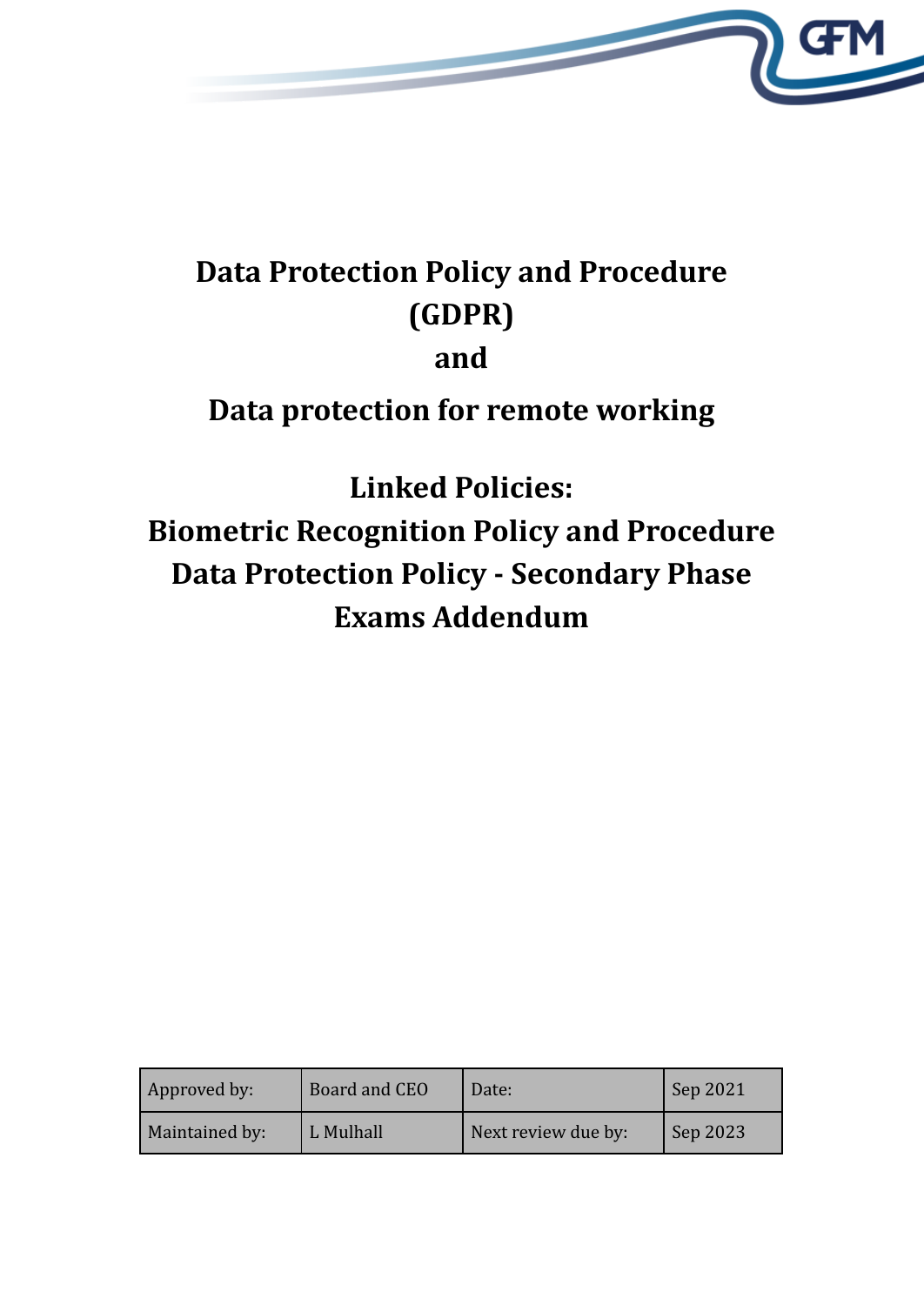$\overline{1}$ 

| 1. Aims                                                     | $\mathbf{2}$ |
|-------------------------------------------------------------|--------------|
| 2. Legislation and guidance                                 | 3            |
| 3. Scope                                                    | 3            |
| 4. Definitions                                              | 4            |
| 5. The data controller                                      | 6            |
| 6. Roles and responsibilities                               | 6            |
| 6.1 GFM board                                               | 6            |
| 6.2 Data protection officer                                 | 6            |
| 6.3 Headteacher                                             | 7            |
| 6.4 All staff                                               | 7            |
| 7. Data protection principles                               | 7            |
| 8. Collecting personal data                                 | 8            |
| 8.1 Lawfulness, fairness and transparency                   | 8            |
| 8.2 Limitation, minimisation and accuracy                   | 10           |
| 9. Sharing personal data                                    | 11           |
| 10. Subject access requests and other rights of individuals | 12           |
| 10.1 Subject access requests                                | 12           |
| 10.2 Children and subject access requests                   | 13           |
| 10.3 Responding to subject access requests                  | 13           |
| 10.4 Other data protection rights of the individual         | 14           |
| 11. Parental requests to see the educational record         | 15           |
| <b>12. CCTV</b>                                             | 15           |
| 13. Photographs and videos                                  | 15           |
| 14. Data protection by design and default                   |              |
| 15. Data security and storage of records                    |              |
| 16. Disposal of records                                     |              |

DATA PROTECTION POLICY AND PROCEDURE (GDPR)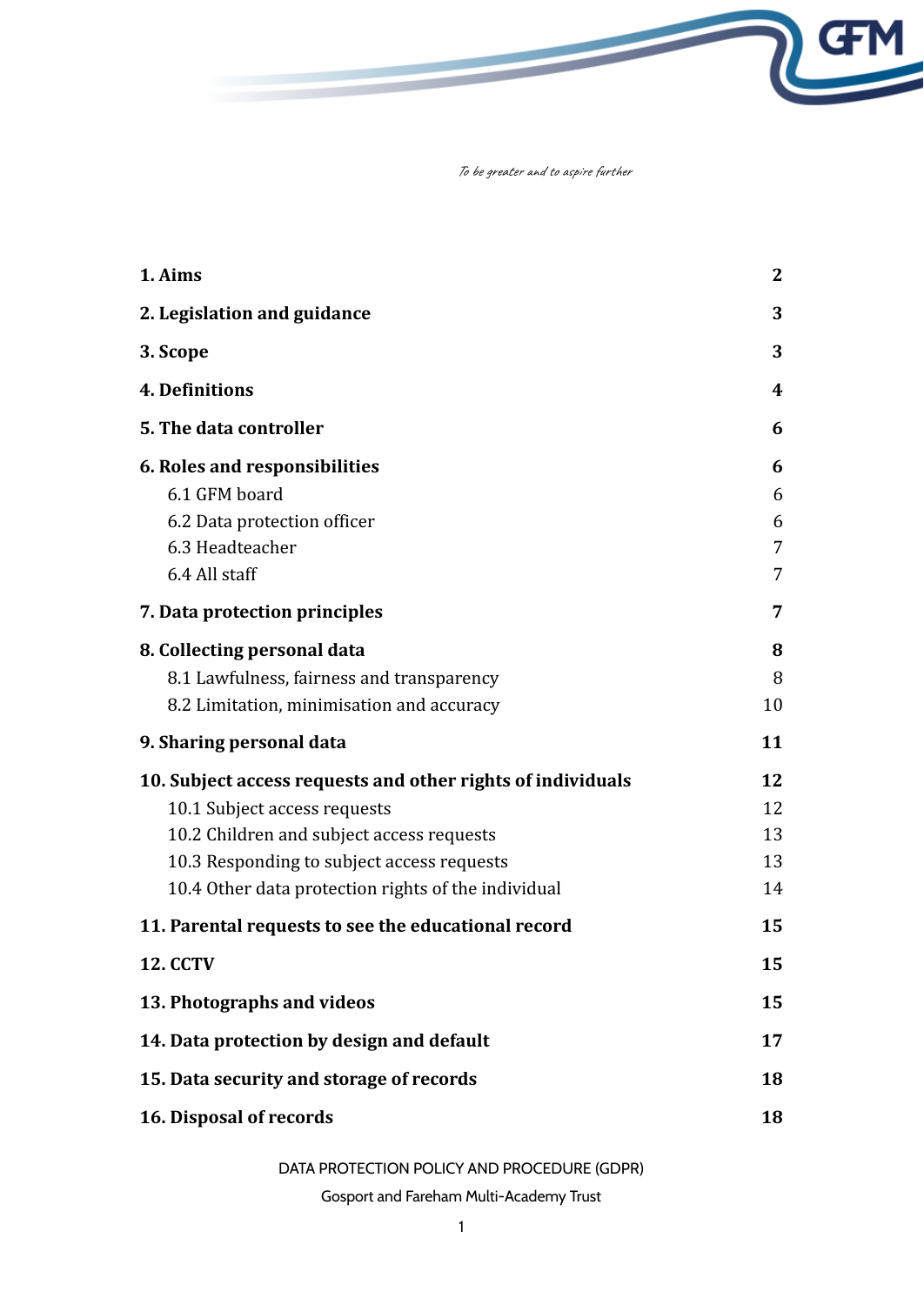| 17. Personal data breaches                      | 19 |
|-------------------------------------------------|----|
| 18. Training                                    | 19 |
| 19. Data protection for remote working          | 19 |
| Activities and platforms                        | 20 |
| Storage                                         | 20 |
| Communication                                   | 20 |
| Video conferencing / communication tools        | 20 |
| Hardware and devices                            | 20 |
| Desktops and laptops                            | 20 |
| Mobile devices                                  | 21 |
| Telephone Calls                                 | 21 |
| Paper                                           | 21 |
| Social Media                                    | 21 |
| <b>Internet Connections</b>                     | 22 |
| File storage and retention                      | 22 |
| Be careful                                      | 22 |
| 20. Monitoring arrangements                     | 22 |
| Appendix 1: Personal data breach procedure      | 24 |
| Actions to minimise the impact of data breaches | 27 |

## <span id="page-2-0"></span>**1. Aims**

Gosport and Fareham Multi-Academy Trust aims to ensure that all personal data collected about staff, pupils, parents, GFM Board members, visitors and other individuals is collected, stored and processed in accordance with the [General](https://eur-lex.europa.eu/legal-content/EN/TXT/?qid=1528874672298&uri=CELEX:02016R0679-20160504) [Data Protection Regulation \(EU\) 2016/679 \(GDPR\)](https://eur-lex.europa.eu/legal-content/EN/TXT/?qid=1528874672298&uri=CELEX:02016R0679-20160504) and the [Data Protection Act](http://www.legislation.gov.uk/ukpga/2018/12/contents/enacted) [2018 \(DPA 2018\).](http://www.legislation.gov.uk/ukpga/2018/12/contents/enacted)

This policy applies to all personal data, regardless of whether it is in paper or electronic format.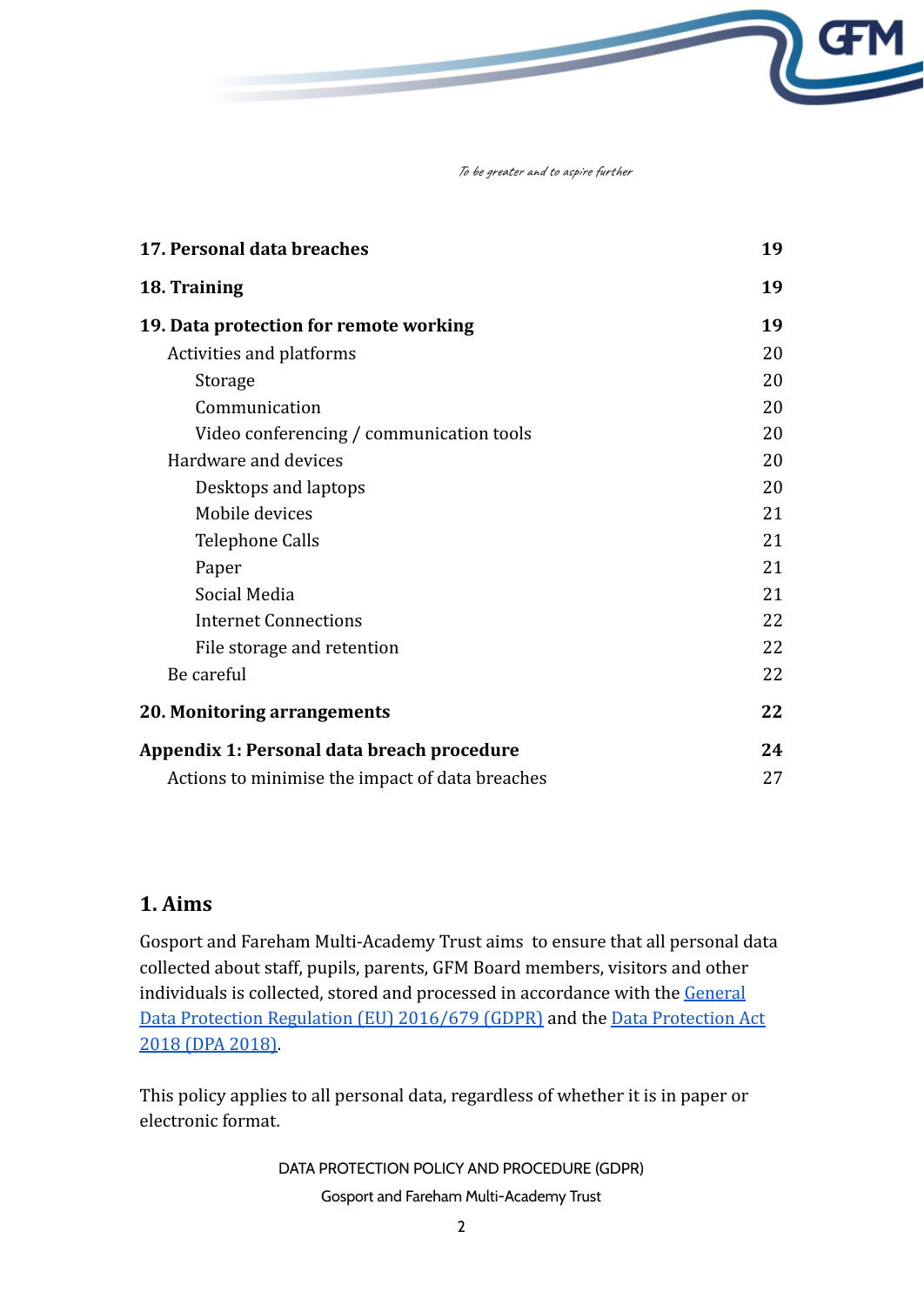

# <span id="page-3-0"></span>**2. Legislation and guidance**

This policy meets the requirements of the UK General Data Protection Regulation (UK GDPR) – the EU GDPR was incorporated into UK legislation, with some amendments, by [The Data Protection, Privacy and](https://www.legislation.gov.uk/uksi/2020/1586/made) Electronic [Communications \(Amendments etc\) \(EU Exit\) Regulations 2020](https://www.legislation.gov.uk/uksi/2020/1586/made) and [Data](http://www.legislation.gov.uk/ukpga/2018/12/contents/enacted) [Protection Act 2018 \(DPA 2018\).](http://www.legislation.gov.uk/ukpga/2018/12/contents/enacted) It is based on guidance published by the Information Commissioner's Office (ICO) on the [GDPR.](https://ico.org.uk/for-organisations/guide-to-the-general-data-protection-regulation-gdpr/)

It meets the requirements of the **[Protection of Freedoms](https://www.legislation.gov.uk/ukpga/2012/9/part/1/chapter/2) Act 2012** when referring to our use of biometric data.

It also reflects the ICO's [code of practice](https://ico.org.uk/media/for-organisations/documents/1542/cctv-code-of-practice.pdf) for the use of surveillance cameras and personal information.

In addition, this policy complies with regulation 5 of the [Education \(Pupil](http://www.legislation.gov.uk/uksi/2005/1437/regulation/5/made) [Information\) \(England\) Regulations 2005](http://www.legislation.gov.uk/uksi/2005/1437/regulation/5/made), which gives parents the right of access to their child's educational record.

In addition, this policy complies with our funding agreement and articles of association.

## <span id="page-3-1"></span>**3. Scope**

This policy applies to the personal information of job applicants and current and former staff, including employees, temporary and agency workers, interns, volunteers and apprentices.

The trust will issue privacy notices from time to time, informing groups of individuals about the personal information that we collect and hold, how individuals can expect their personal information to be used and for what purposes. Staff should also refer, where appropriate, to other relevant policies in relation to internet, email and communications, monitoring, use of photographs and videos and social media, which contain further information regarding the protection of personal information in those contexts.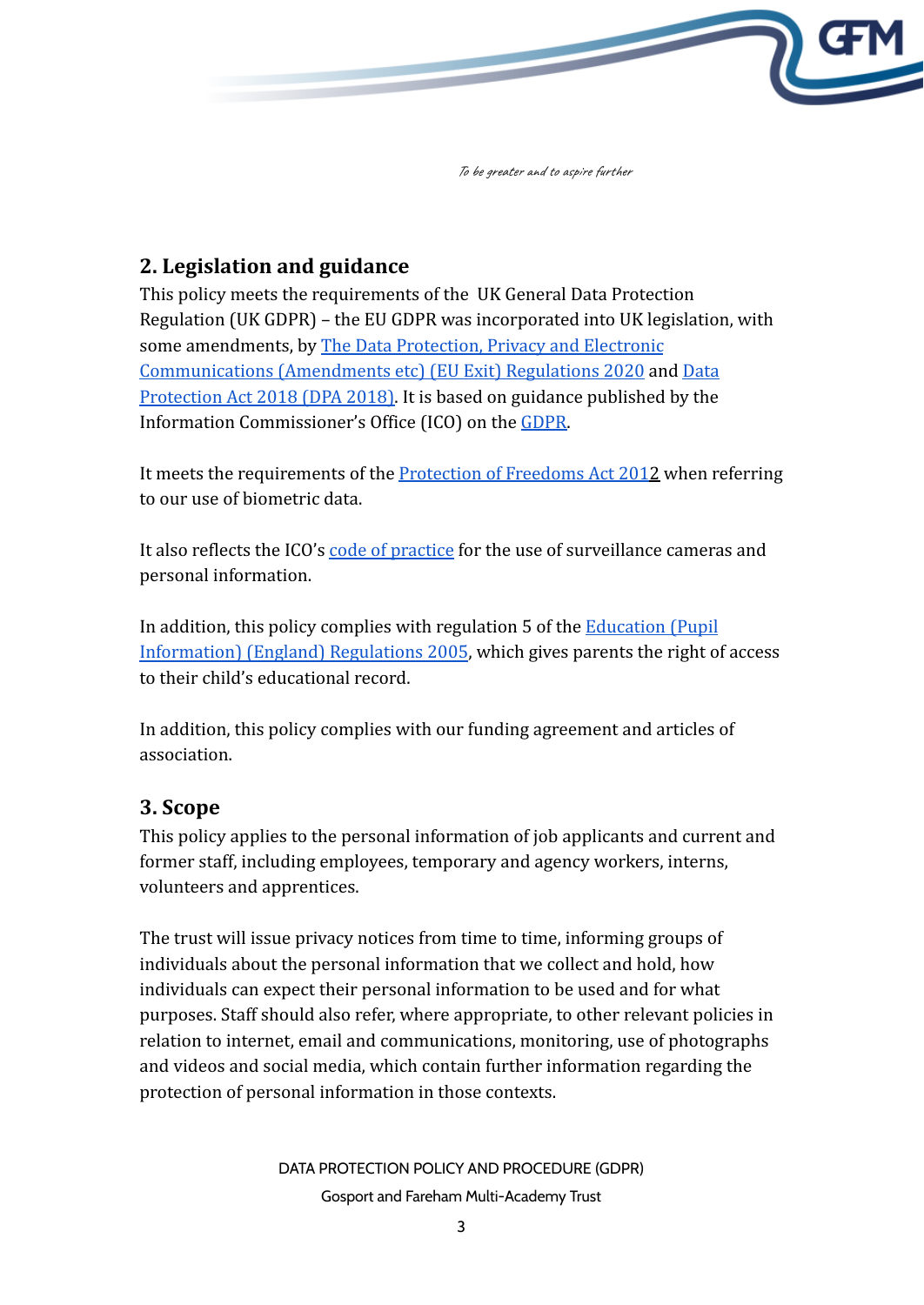The trust will review and update this policy in accordance with its data protection obligations. It does not form part of any employee's contract of employment and the trust may amend, update or supplement it from time to time.

| <b>Term</b>                         | <b>Definition</b>                                                                                                                                                                                                                                                                                                                                                                                                                              |  |
|-------------------------------------|------------------------------------------------------------------------------------------------------------------------------------------------------------------------------------------------------------------------------------------------------------------------------------------------------------------------------------------------------------------------------------------------------------------------------------------------|--|
| <b>Personal data</b>                | Any information relating to an identified, or<br>identifiable, living individual.<br>This may include the individual's:<br>Name (including initials)<br>Identification number<br>Location data<br>Online identifier, such as a username<br>It may also include factors specific to the<br>individual's physical, physiological, genetic,<br>mental, economic, cultural or social<br>identity.                                                  |  |
| Special categories of personal data | Personal data which is more sensitive and<br>so needs more protection, including<br>information about an individual's:<br>Racial or ethnic origin<br>$\bullet$<br>Political opinions<br>Religious or philosophical beliefs<br>Trade union membership<br>Genetics<br>Biometrics (such as fingerprints,<br>retina and iris patterns), where used<br>for identification purposes<br>Health - physical or mental<br>Sex life or sexual orientation |  |

# <span id="page-4-0"></span>**4. Definitions**

DATA PROTECTION POLICY AND PROCEDURE (GDPR)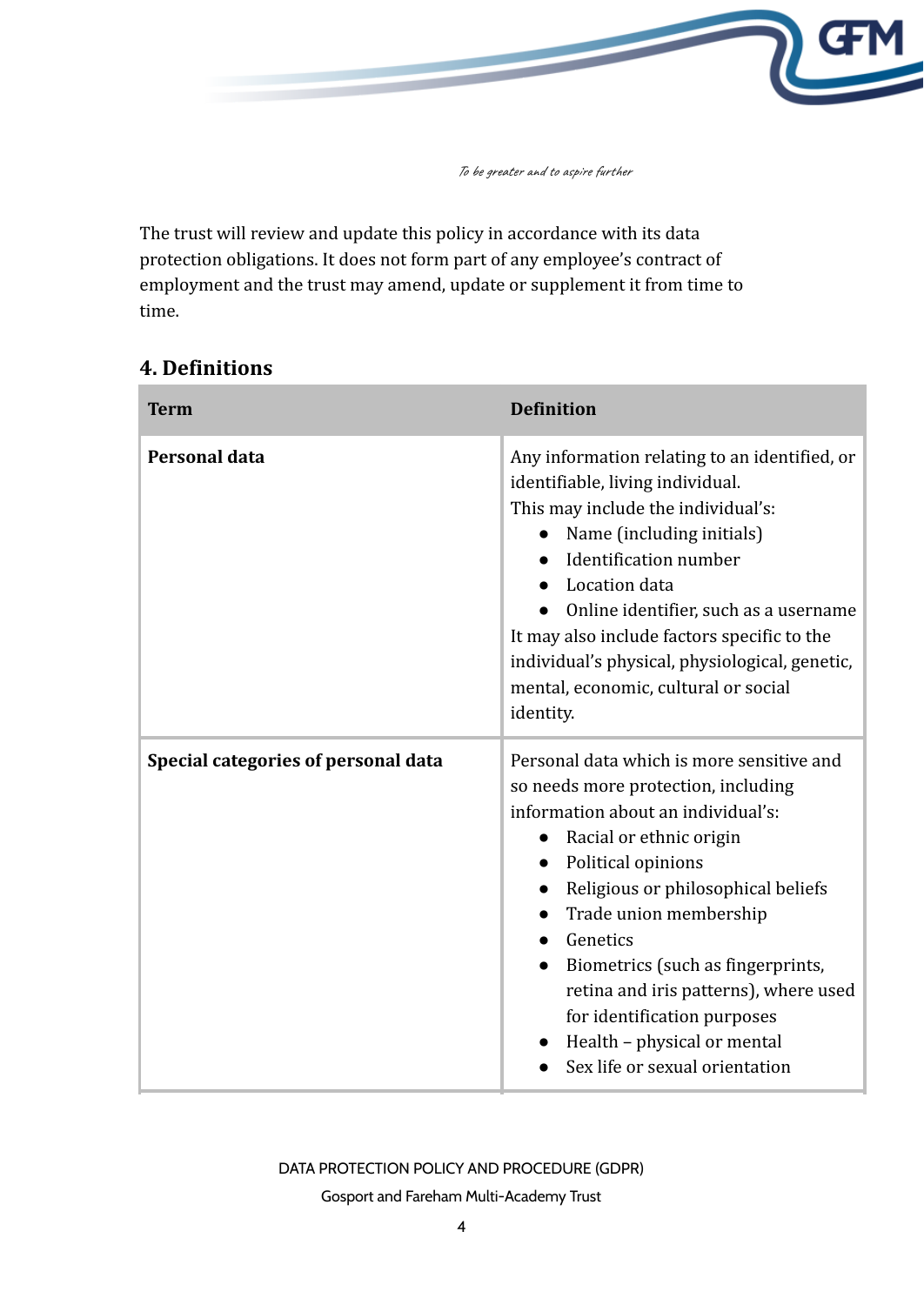| <b>Processing</b>    | Anything done to personal data, such as<br>collecting, recording, organising,<br>structuring, storing, adapting, altering,<br>retrieving, using, disseminating, erasing or<br>destroying.<br>Processing can be automated or manual. |
|----------------------|-------------------------------------------------------------------------------------------------------------------------------------------------------------------------------------------------------------------------------------|
| Data subject         | The identified or identifiable individual<br>whose personal data is held or processed.                                                                                                                                              |
| Data controller      | A person or organisation that determines<br>the purposes and the means of processing<br>of personal data.                                                                                                                           |
| Data processor       | A person or other body, other than an<br>employee of the data controller, who<br>processes personal data on behalf of the<br>data controller.                                                                                       |
| Personal data breach | A breach of security leading to the<br>accidental or unlawful destruction, loss,<br>alteration, unauthorised disclosure of, or<br>access to personal data.                                                                          |

## <span id="page-5-0"></span>**5. The data controller**

The GFM processes personal data relating to parents, pupils, staff, board members, visitors and others, and therefore is a data controller.

The GFM is registered and has paid the data protection fee to the ICO and this registration is renewed annually.

# <span id="page-5-1"></span>**6. Roles and responsibilities**

This policy applies to **all staff** employed by the GFM, and to external organisations or individuals working on our behalf. Staff who do not comply with this policy may face disciplinary action.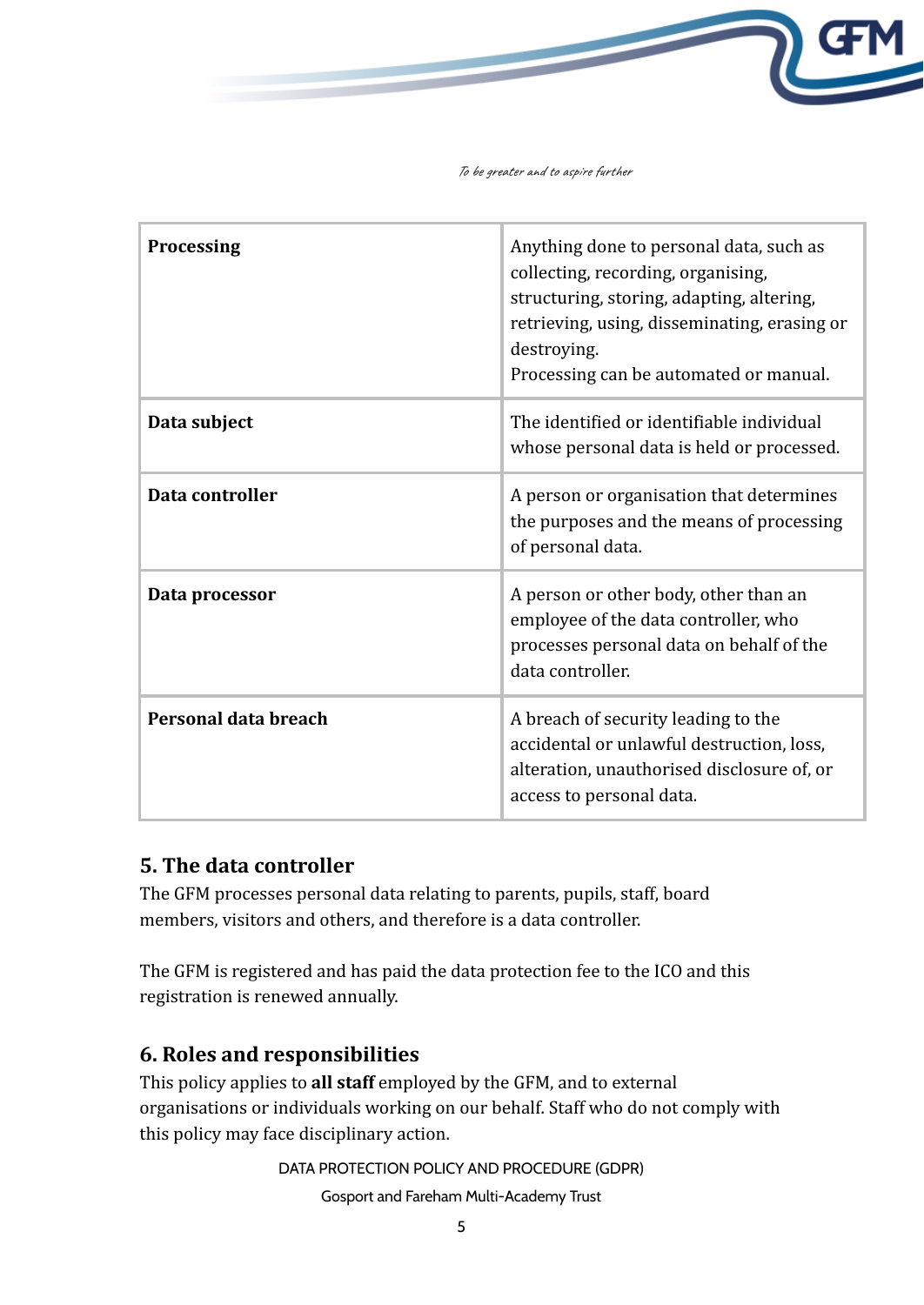

### <span id="page-6-0"></span>**6.1 GFM board**

The GFM board has overall responsibility for ensuring that the GFM complies with all relevant data protection obligations.

### <span id="page-6-1"></span>**6.2 Data protection officer**

The data protection officer (DPO) is responsible for overseeing the implementation of this policy, monitoring our compliance with data protection law, and developing related policies and guidelines where applicable.

They will report of their activities directly to the GFM Board and, where relevant, report to the board their advice and recommendations on GFM data protection issues.

The DPO is also the first point of contact for individuals whose data the GFM processes, and for the ICO.

Full details of the DPO's responsibilities are set out in their job description. The GFM DPO is L Mulhall lmulhall@gfmat.org.

### <span id="page-6-2"></span>**6.3 Headteacher**

The headteacher acts as the representative of the data controller on a day-to-day basis.

## <span id="page-6-3"></span>**6.4 All staff**

Staff are responsible for:

- Collecting, storing and processing any personal data in accordance with this policy
- Informing the GFM of any changes to their personal data, such as a change of address
- Contacting the DPO in the following circumstances:
	- With any questions about the operation of this policy, data protection law, retaining personal data or keeping personal data secure
	- $\circ$  If they have any concerns that this policy is not being followed

DATA PROTECTION POLICY AND PROCEDURE (GDPR)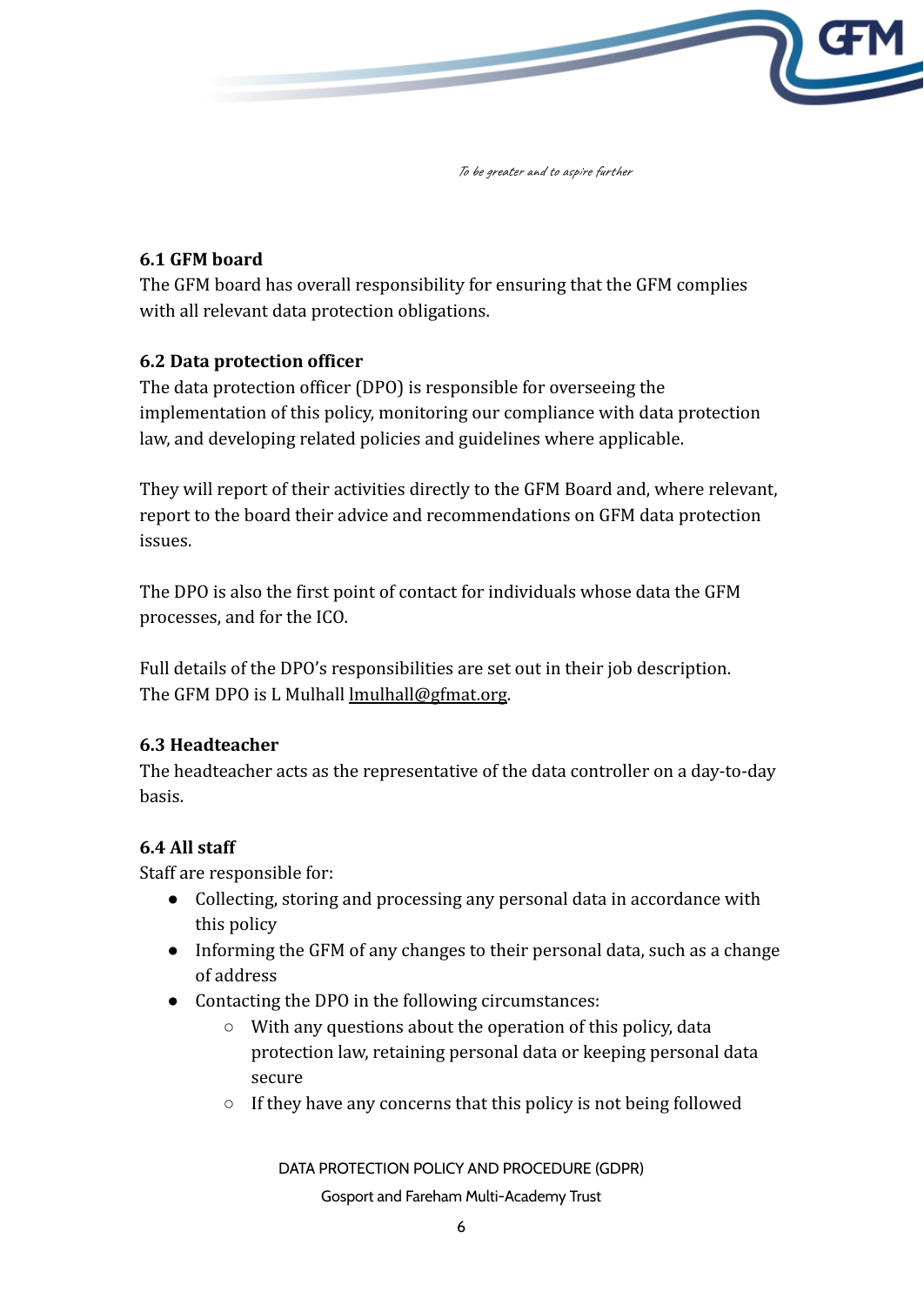

- $\circ$  If they are unsure whether or not they have a lawful basis to use personal data in a particular way
- If they need to rely on or capture consent, draft a privacy notice, deal with data protection rights invoked by an individual, or transfer personal data outside the European Economic Area
- $\circ$  If there has been a data breach
- Whenever they are engaging in a new activity that may affect the privacy rights of individuals
- $\circ$  If they need help with any contracts or sharing personal data with third parties

# <span id="page-7-0"></span>**7. Data protection principles**

The GDPR is based on data protection principles that the GFM must comply with.

The principles say that personal data must be:

- Processed lawfully, fairly and in a transparent manner
- Collected for specified, explicit and legitimate purposes
- Adequate, relevant and limited to what is necessary to fulfil the purposes for which it is processed
- Accurate and, where necessary, kept up to date
- Kept for no longer than is necessary for the purposes for which it is processed
- Processed in a way that ensures it is appropriately secure
- This policy sets out how the GFM aims to comply with these principles.

# <span id="page-7-1"></span>**8. Collecting personal data**

#### <span id="page-7-2"></span>**8.1 Lawfulness, fairness and transparency**

We will only process personal data where we have one of 6 'lawful bases' (legal reasons) to do so under data protection law:

- The data needs to be processed so that the school can **fulfil a contract** with the individual, or the individual has asked the school to take specific steps before entering into a contract
- The data needs to be processed so that the school can **comply with a legal obligation**

DATA PROTECTION POLICY AND PROCEDURE (GDPR)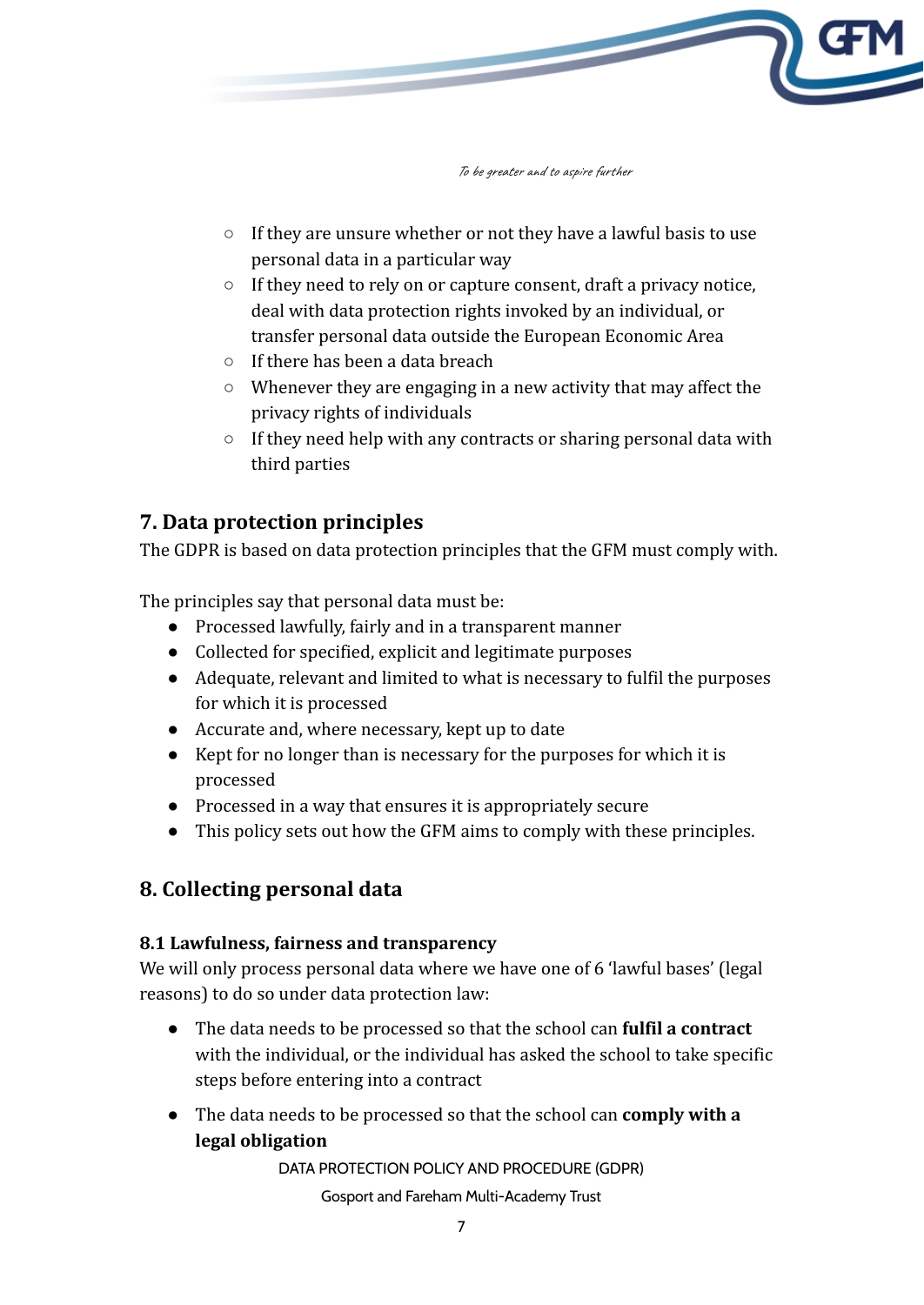

- The data needs to be processed to ensure the **vital interests** of the individual or another person i.e. to protect someone's life
- The data needs to be processed so that the school, as a public authority, can **perform a task in the public interest or exercise its official authority**
- The data needs to be processed for the **legitimate interests** of the school (where the processing is not for any tasks the school performs as a public authority) or a third party, provided the individual's rights and freedoms are not overridden
- The individual (or their parent/carer when appropriate in the case of a pupil) has freely given clear **consent**

For special categories of personal data, we will also meet one of the special category conditions for processing which are set out in the GDPR and Data Protection Act 2018.

- The individual (or their parent/carer when appropriate in the case of a pupil) has given **explicit consent**
- The data needs to be processed to perform or exercise obligations or rights in relation to **employment, social security or social protection law**
- ●The data needs to be processed to ensure the **vital interests** of the individual or another person, where the individual is physically or legally incapable of giving consent
- ●The data has already been made **manifestly public** by the individual
- ●The data needs to be processed for the establishment, exercise or defence of **legal claims**
- ●The data needs to be processed for reasons of **substantial public interest** as defined in legislation
- ●The data needs to be processed for **health or social care purposes**, and the processing is done by, or under the direction of, a health or social work professional or by any other person obliged to confidentiality under law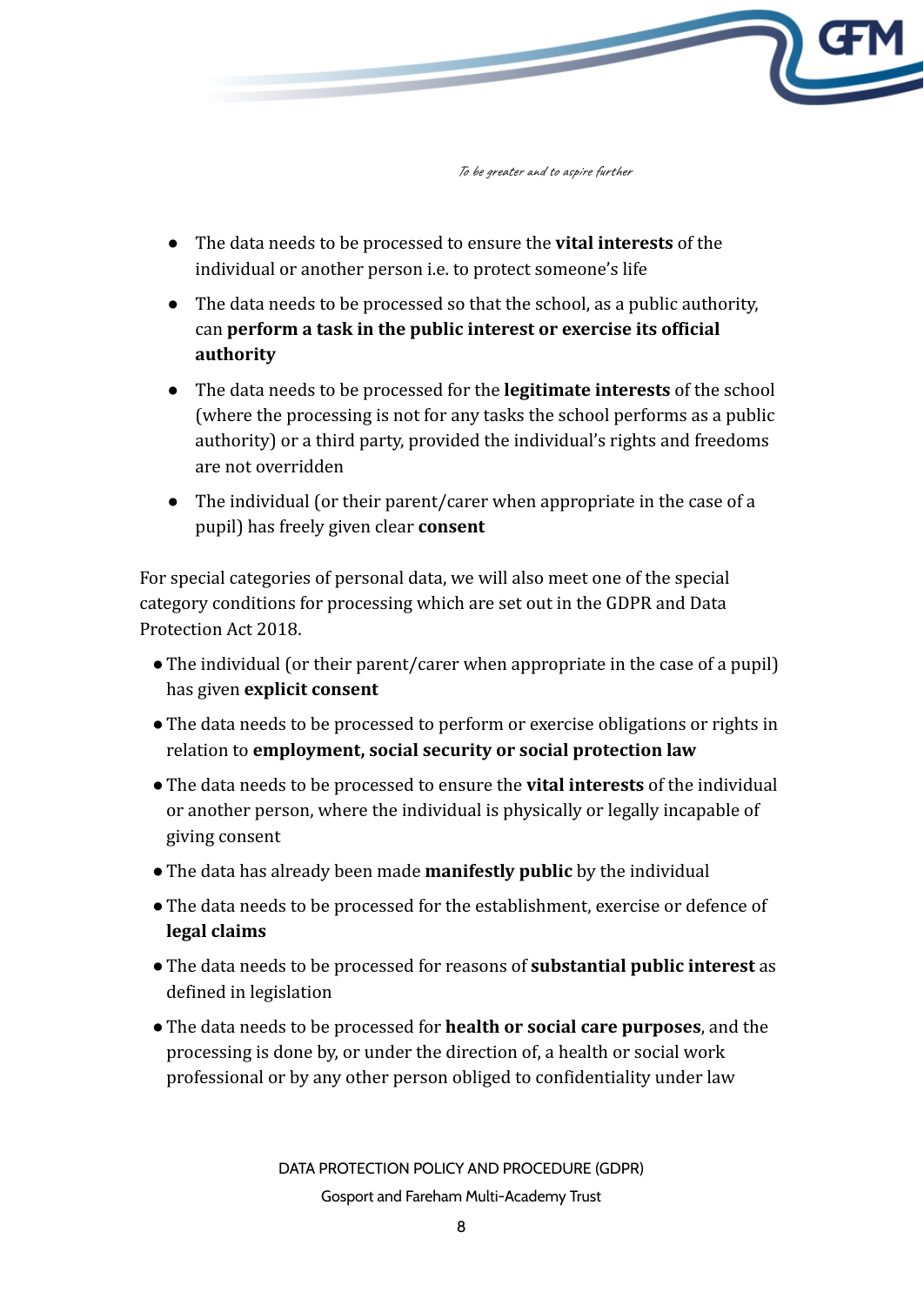

- ●The data needs to be processed for **public health reasons,** and the processing is done by, or under the direction of, a health professional or by any other person obliged to confidentiality under law
- ●The data needs to be processed for **archiving purposes**, scientific or historical research purposes, or statistical purposes, and the processing is in the public interest

For criminal offence data, we will meet both a lawful basis and a condition set out under data protection law. Conditions include:

- The individual (or their parent/carer when appropriate in the case of a pupil) has **given consent**
- ●The data needs to be processed to ensure the **vital interests** of the individual or another person, where the individual is physically or legally incapable of giving consent
- ●The data has already been made **manifestly public** by the individual
- ●The data needs to be processed for or in connection with legal proceedings, to obtain legal advice, or for the establishment, exercise or defence of **legal rights**
- ●The data needs to be processed for reasons of **substantial public interest** as defined in legislation

Whenever we first collect personal data directly from individuals, we will provide them with the relevant information required by data protection law.

We will always consider the fairness of our data processing. We will ensure we do not handle personal data in ways that individuals would not reasonably expect, or use personal data in ways which have unjustified adverse effects on them.

In Primary GFM Schools, if we offer online services to pupils, such as classroom apps, and we intend to rely on consent as a basis for processing, we will get parental consent (except for online counselling and preventive services).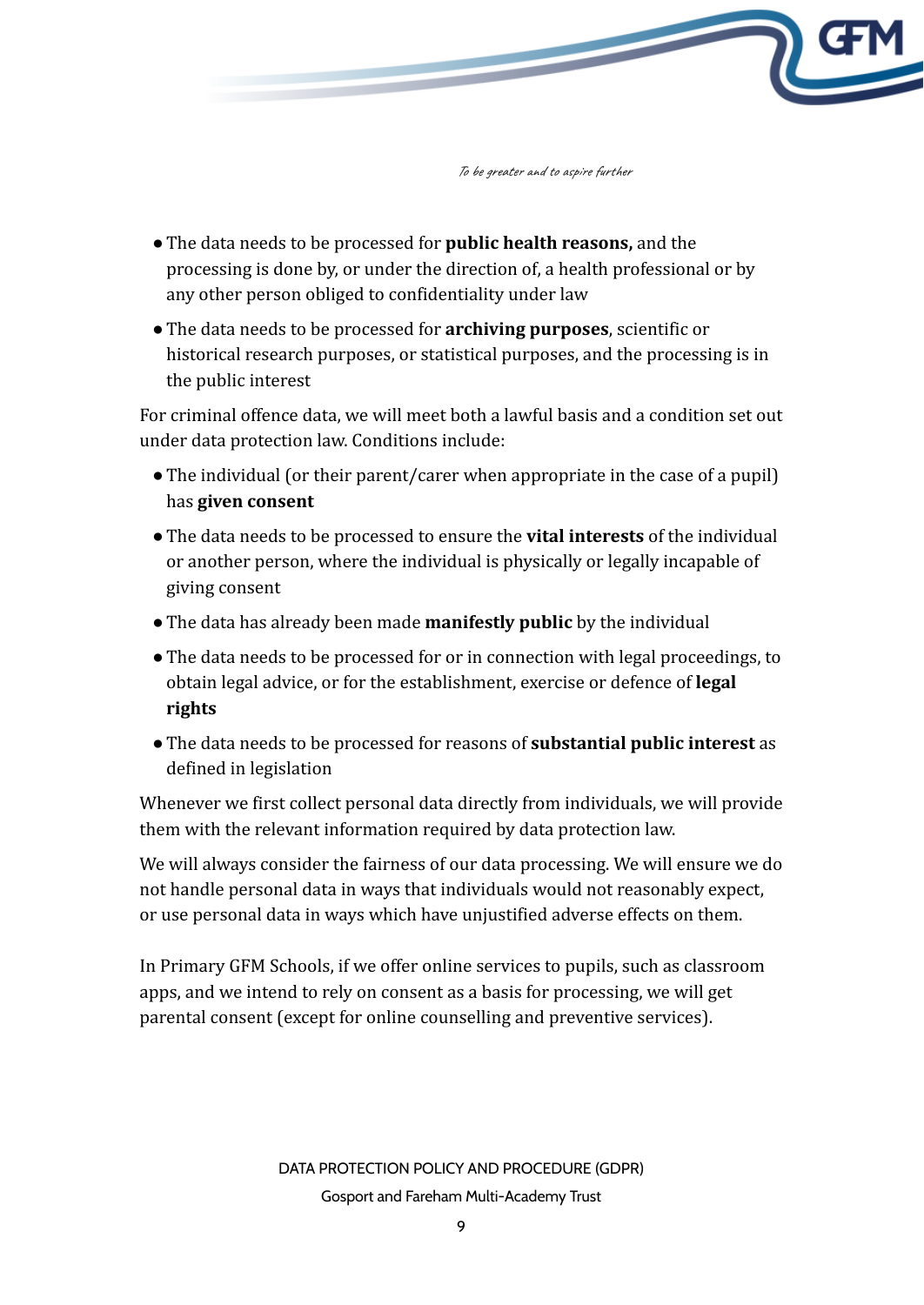

In Secondary GFM Schools, if we offer online services to pupils, such as classroom apps, and we intend to rely on consent as a basis for processing, we will get parental consent where the pupil is under 13 (except for online counselling and preventive services).

Whenever we first collect personal data directly from individuals, we will provide them with the relevant information required by data protection law.

### <span id="page-10-0"></span>**8.2 Limitation, minimisation and accuracy**

We will only collect personal data for specified, explicit and legitimate reasons. We will explain these reasons to the individuals when we first collect their data.

If we want to use personal data for reasons other than those given when we first obtained it, we will inform the individuals concerned before we do so, and seek consent where necessary.

Staff must only process personal data where it is necessary in order to do their jobs.

We will keep data accurate and, where necessary, up-to-date. Inaccurate data will be rectified or erased when appropriate.

When staff no longer need the personal data they hold, they must ensure it is deleted or anonymised. This will be done in accordance with the GFM's data retention schedule.

# <span id="page-10-1"></span>**9. Sharing personal data**

We will not normally share personal data with anyone else without consent, but there are certain circumstances where we may be required to do so. These include, but are not limited to, situations where:

- There is an issue with a pupil or parent/carer that puts the safety of our staff at risk
- We need to liaise with other agencies we will seek consent as necessary before doing this
- Our suppliers or contractors need data to enable us to provide services to our staff and pupils – for example, IT companies. When doing this, we will: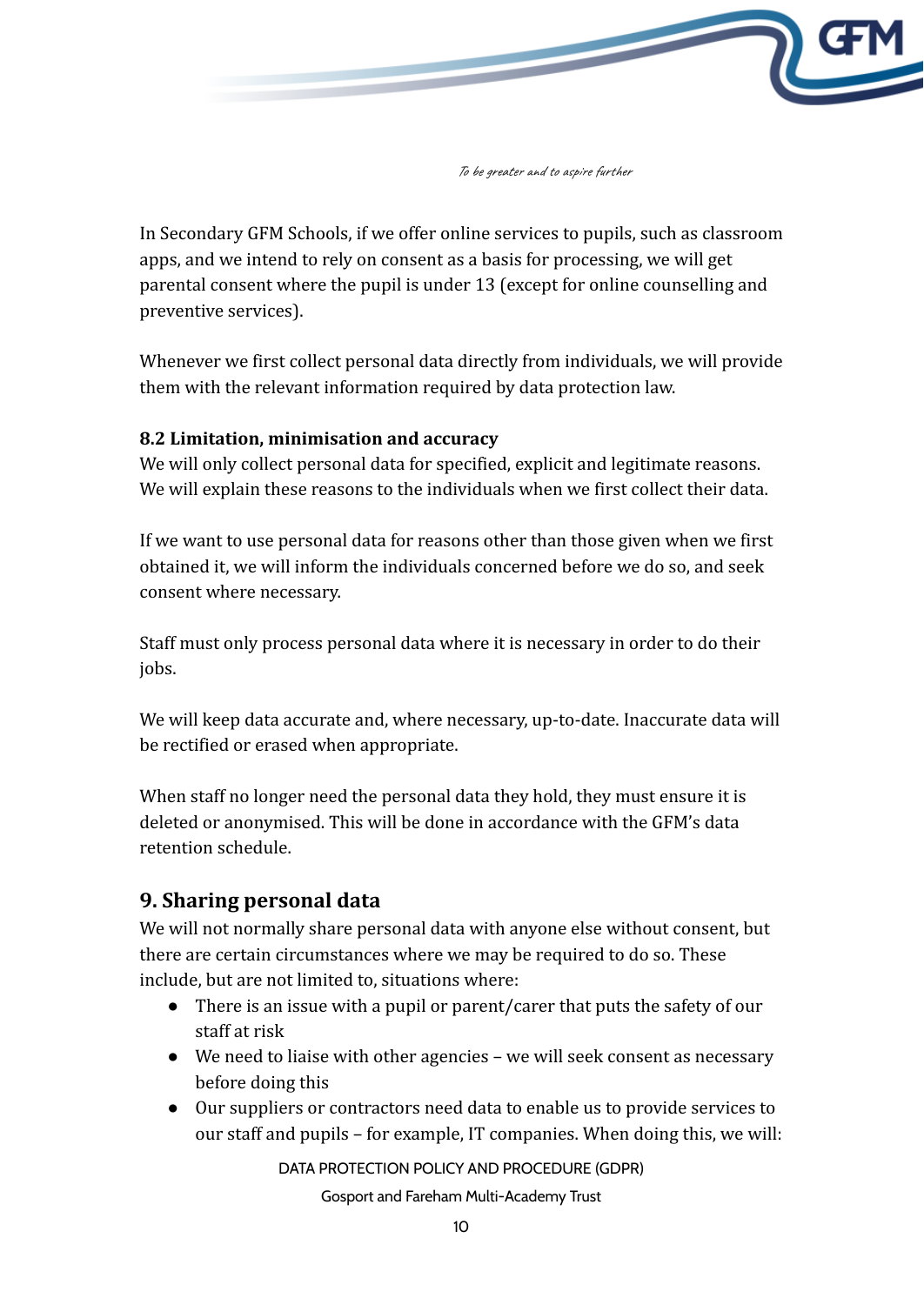

- Only appoint suppliers or contractors which can provide sufficient guarantees that they comply with data protection law
- Establish a contract with the supplier or contractor to ensure the fair and lawful processing of any personal data we share
- Only share data that the supplier or contractor needs to carry out their service, and information necessary to keep them safe while working with us

We will also share personal data with law enforcement and GFM Board where we are legally required to do so, including for:

- The prevention or detection of crime and/or fraud
- The apprehension or prosecution of offenders
- The assessment or collection of tax owed to HMRC
- In connection with legal proceedings
- Where the disclosure is required to satisfy our safeguarding obligations
- Research and statistical purposes, as long as personal data is sufficiently anonymised or consent has been provided

We may also share personal data with emergency services and local authorities to help them to respond to an emergency situation that affects any of our pupils or staff.

Where we transfer personal data to a country or territory outside the European Economic Area, we will do so in accordance with data protection law.

# <span id="page-11-0"></span>**10. Subject access requests and other rights of individuals**

### <span id="page-11-1"></span>**10.1 Subject access requests**

Individuals have a right to make a 'subject access request' to gain access to personal information that the GFM holds about them. This includes:

- Confirmation that their personal data is being processed
- Access to a copy of the data
- The purposes of the data processing
- The categories of personal data concerned
- Who the data has been, or will be, shared with

#### DATA PROTECTION POLICY AND PROCEDURE (GDPR)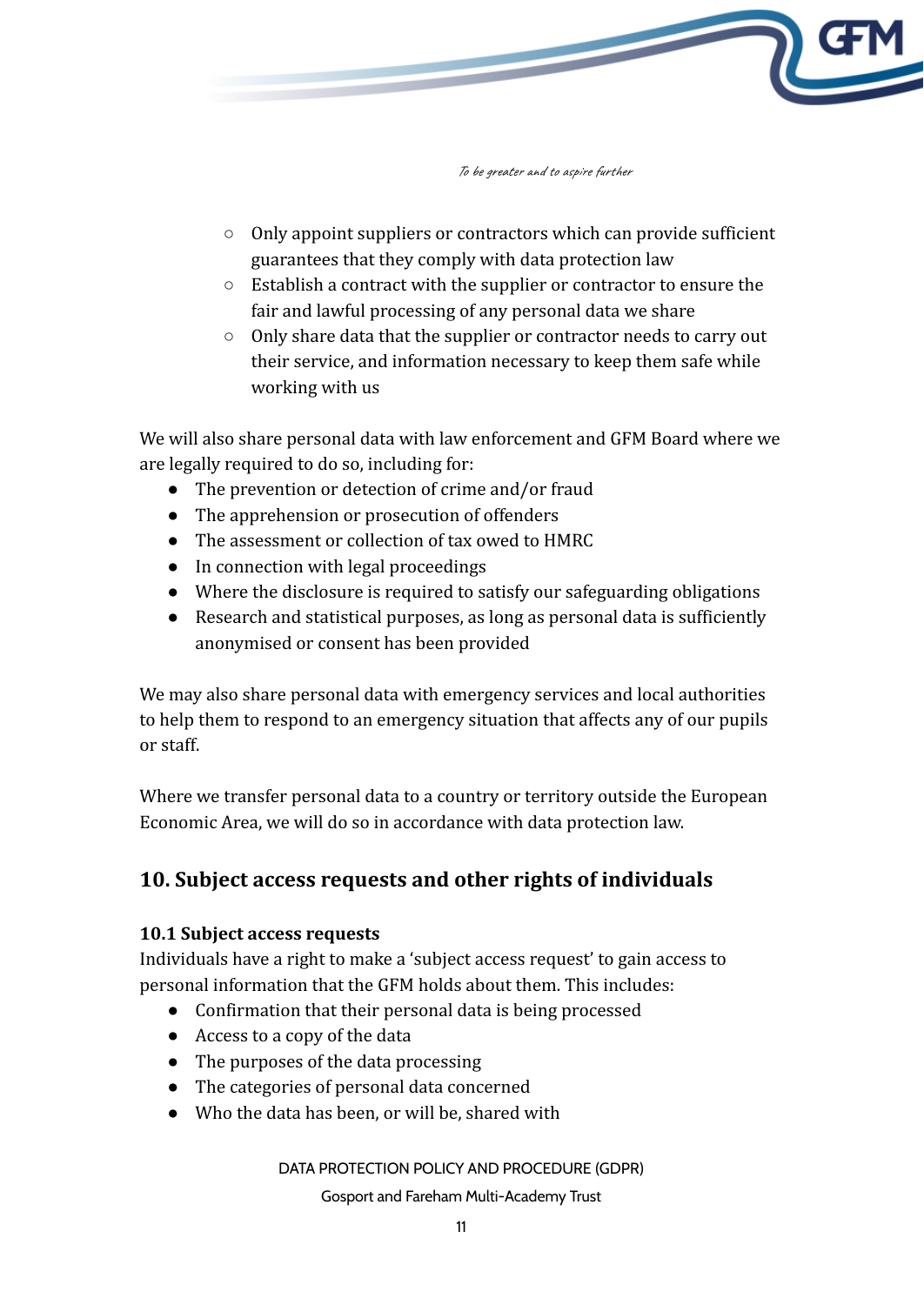

- How long the data will be stored for, or if this isn't possible, the criteria used to determine this period
- Where relevant, the existence of the right to request rectification, erasure or restriction, or to object to such processing
- The right to lodge a complaint with the ICO or another supervisory authority
- The source of the data, if not the individual
- Whether any automated decision-making is being applied to their data, and what the significance and consequences of this might be for the individual
- The safeguards provided if the data is being transferred internationally

Subject access requests can be submitted in any form, but we may be able to respond to requests more quickly if they are made in writing and include:

- Name of individual
- Correspondence address
- Contact number and email address
- Details of the information requested

If staff receive a subject access request they must immediately forward it to the DPO.

### <span id="page-12-0"></span>**10.2 Children and subject access requests**

Personal data about a child belongs to that child, and not the child's parents or carers. For a parent or carer to make a subject access request with respect to their child, the child must either be unable to understand their rights and the implications of a subject access request, or have given their consent.

Children below the age of 12 are generally not regarded to be mature enough to understand their rights and the implications of a subject access request. Therefore, most subject access requests from parents or carers of pupils at our school may be granted without the express permission of the pupil. This is not a rule and a pupil's ability to understand their rights will always be judged on a case-by-case basis.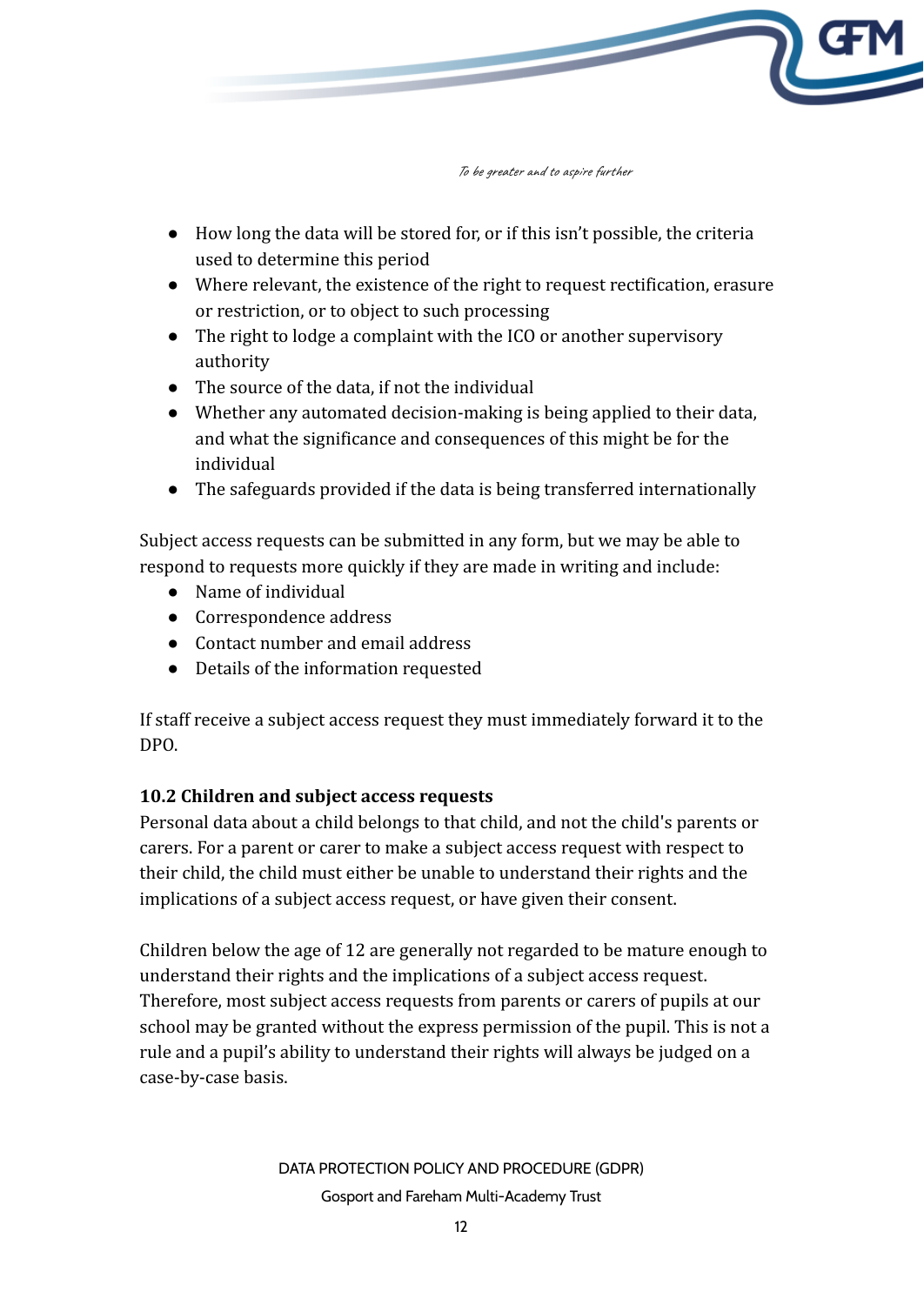Children aged 12 and above are generally regarded to be mature enough to understand their rights and the implications of a subject access request. Therefore, most subject access requests from parents or carers of pupils at the school may not be granted without the express permission of the pupil. This is not a rule and a pupil's ability to understand their rights will always be judged on a case-by-case basis.

### <span id="page-13-0"></span>**10.3 Responding to subject access requests**

When responding to requests, we:

- Will ask for a signed request to verify identification
- May ask the individual to provide 2 forms of identification
- May contact the individual via phone to confirm the request was made
- Will respond without delay and within 1 month of receipt of the request (or receipt of the additional information needed to confirm identity, where relevant)
- Will provide the information free of charge
- May tell the individual we will comply within 3 months of receipt of the request, where a request is complex or numerous. We will inform the individual of this within 1 month, and explain why the extension is necessary

We will not disclose information if it:

- Might cause serious harm to the physical or mental health of the pupil or another individual
- Would reveal that the child is at risk of abuse, where the disclosure of that information would not be in the child's best interests
- Would include another person's personal data that we can't reasonably anonymise, and we don't have the other person's consent and it would be unreasonable to proceed without it
- Is part of certain sensitive documents, such as those related to crime, immigration, legal proceedings or legal professional privilege, management forecasts, negotiations, confidential references, or exam scripts
- Is contained in adoption or parental order records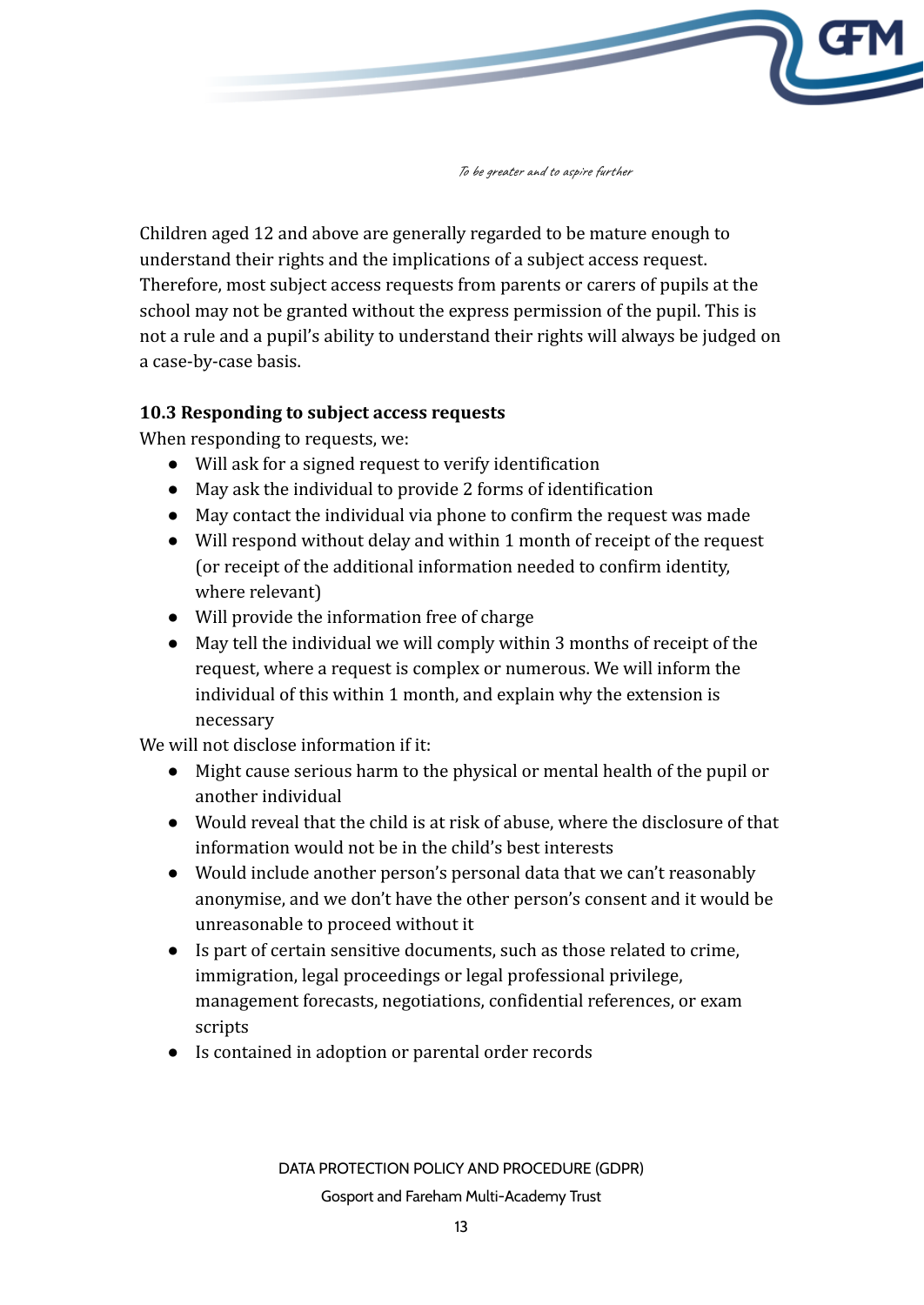If the request is unfounded or excessive, we may refuse to act on it, or charge a reasonable fee which takes into account administrative costs. We will take into account whether the request is repetitive in nature when making this decision.

When we refuse a request, we will tell the individual why, and tell them they have the right to complain to the ICO.

# <span id="page-14-0"></span>**10.4 Other data protection rights of the individual**

In addition to the right to make a subject access request (see above), and to receive information when we are collecting their data about how we use and process it (see section 8), individuals also have the right to:

- Withdraw their consent to processing at any time
- Ask us to rectify, erase or restrict processing of their personal data (in certain circumstances)
- Prevent use of their personal data for direct marketing
- Object to processing which has been justified on the basis of public interest, official authority or legitimate interests
- Challenge decisions based solely on automated decision making or profiling (i.e. making decisions or evaluating certain things about an individual based on their personal data with no human involvement)
- Be notified of a data breach (in certain circumstances)
- Make a complaint to the ICO
- Ask for their personal data to be transferred to a third party in a structured, commonly used and machine-readable format (in certain circumstances)

Individuals should submit any request to exercise these rights to the DPO. If staff receive such a request, they must immediately forward it to the DPO.

# <span id="page-14-1"></span>**11. Parental requests to see the educational record**

Parents, or those with parental responsibility, do not have a legal right to free access to their child's educational record but we will endeavour to accommodate such requests within 15 school days of receipt of a written request.

If the request is for a copy of the educational record, the school may charge a fee to cover the cost of supplying it.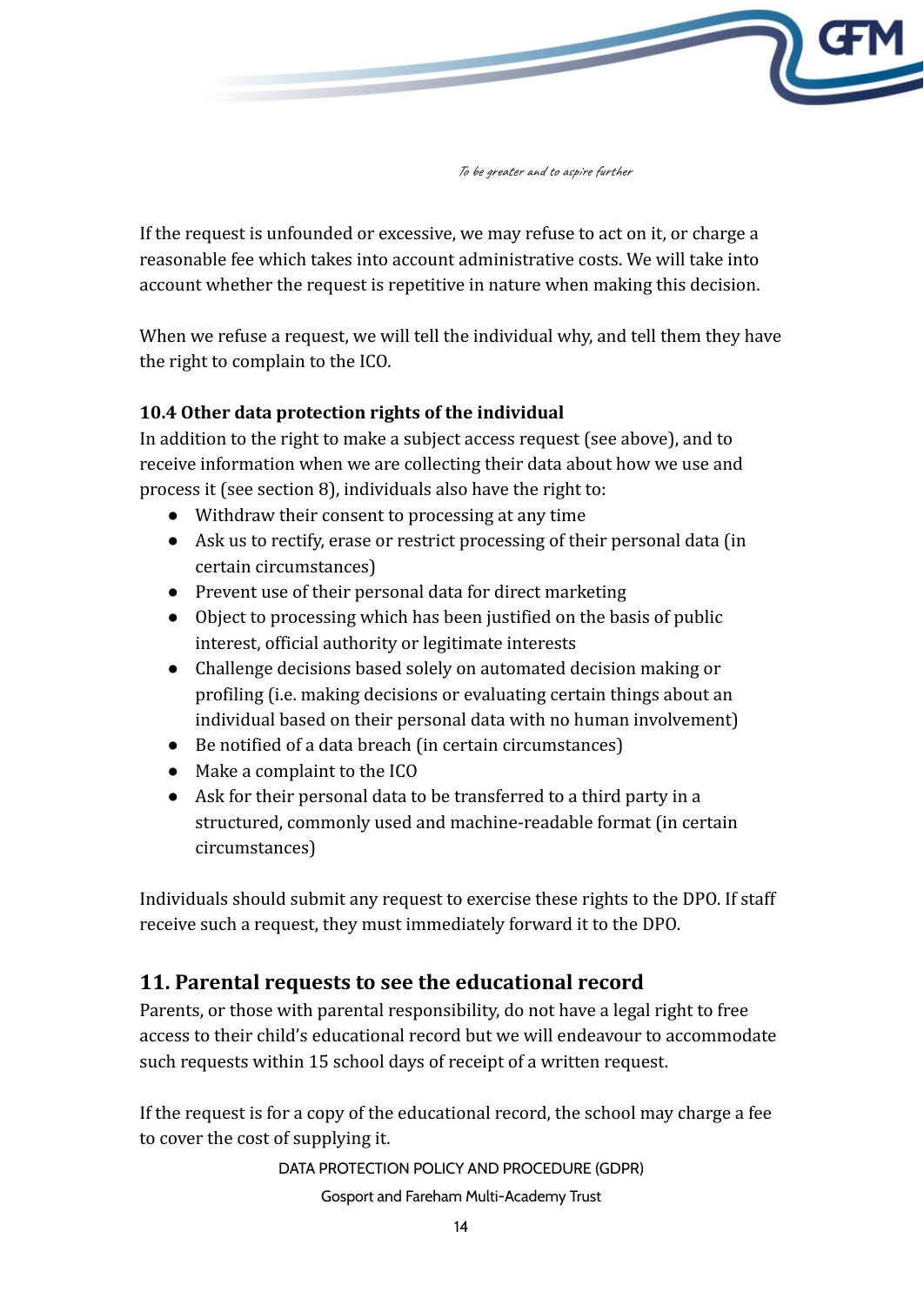

This right applies as long as the pupil concerned is aged under 18.

There are certain circumstances in which this right can be denied, such as if releasing the information might cause serious harm to the physical or mental health of the pupil or another individual, or if it would mean releasing exam marks before they are officially announced.

# <span id="page-15-0"></span>**12. CCTV**

We use CCTV in various locations around the GFM sites to ensure it remains safe. We will adhere to the ICO's [code of practice](https://ico.org.uk/media/for-organisations/documents/1542/cctv-code-of-practice.pdf) for the use of CCTV. We do not need to ask individuals' permission to use CCTV, but we make it clear where individuals are being recorded. Security cameras are clearly visible and accompanied by prominent signs explaining that CCTV is in use.

Any enquiries about the CCTV system should be directed to Kevin Rochester at Brune Park School.

# <span id="page-15-1"></span>**13. Photographs and videos**

As part of the schools activities, we may take photographs and record images of individuals within the school.

We will obtain written consent from parents/carers for photographs and videos to be taken of their child for communication, marketing and promotional materials. We will clearly explain how the photograph and/or video will be used to both the parent/carer and pupil.

Any photographs and videos taken by parents/carers at school events for their own personal use are not covered by data protection legislation. However, we will ask that photos or videos with other pupils are not shared publicly on social media for safeguarding reasons, unless all the relevant parents/carers have agreed to this.

We will obtain written consent from parents/carers, or pupils aged 18 and over, for photographs and videos to be taken of pupils for communication, marketing and promotional materials.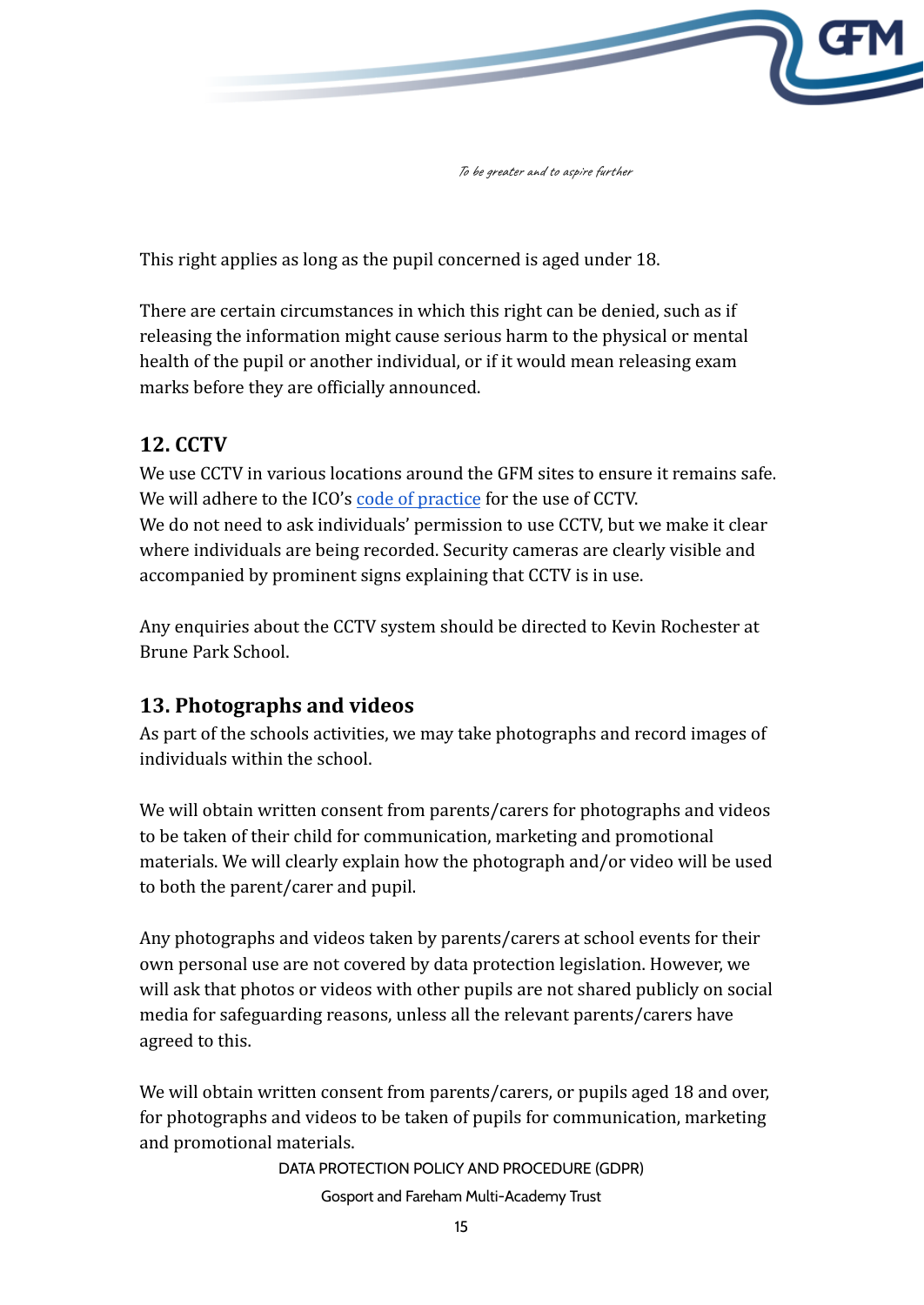Where we need parental consent, we will clearly explain how the photograph and/or video will be used to both the parent/carer and pupil. Where we don't need parental consent, we will clearly explain to the pupil how the photograph and/or video will be used.

Any photographs and videos taken by parents/carers at school events for their own personal use are not covered by data protection legislation. However, we will ask that photos or videos with other pupils are not shared publicly on social media for safeguarding reasons, unless all the relevant parents/carers (or pupils where appropriate) have agreed to this.

Uses may include:

- Within school on notice boards and in school magazines, brochures, newsletters, etc.
- Outside of school by external agencies such as the school photographer, newspapers, campaigns
- Online on the schools and GFM websites or social media pages

Consent can be refused or withdrawn at any time. If consent is withdrawn, we will delete the photograph or video and not distribute it further.

When using photographs and videos in this way we will not accompany them with any other personal information about the child, to ensure they cannot be identified.

# <span id="page-16-0"></span>**14. Data protection by design and default**

We will put measures in place to show that we have integrated data protection into all of our data processing activities, including:

- Appointing a suitably qualified DPO, and ensuring they have the necessary resources to fulfil their duties and maintain their expert knowledge
- Only processing personal data that is necessary for each specific purpose of processing, and always in line with the data protection principles set out in relevant data protection law (see section 6)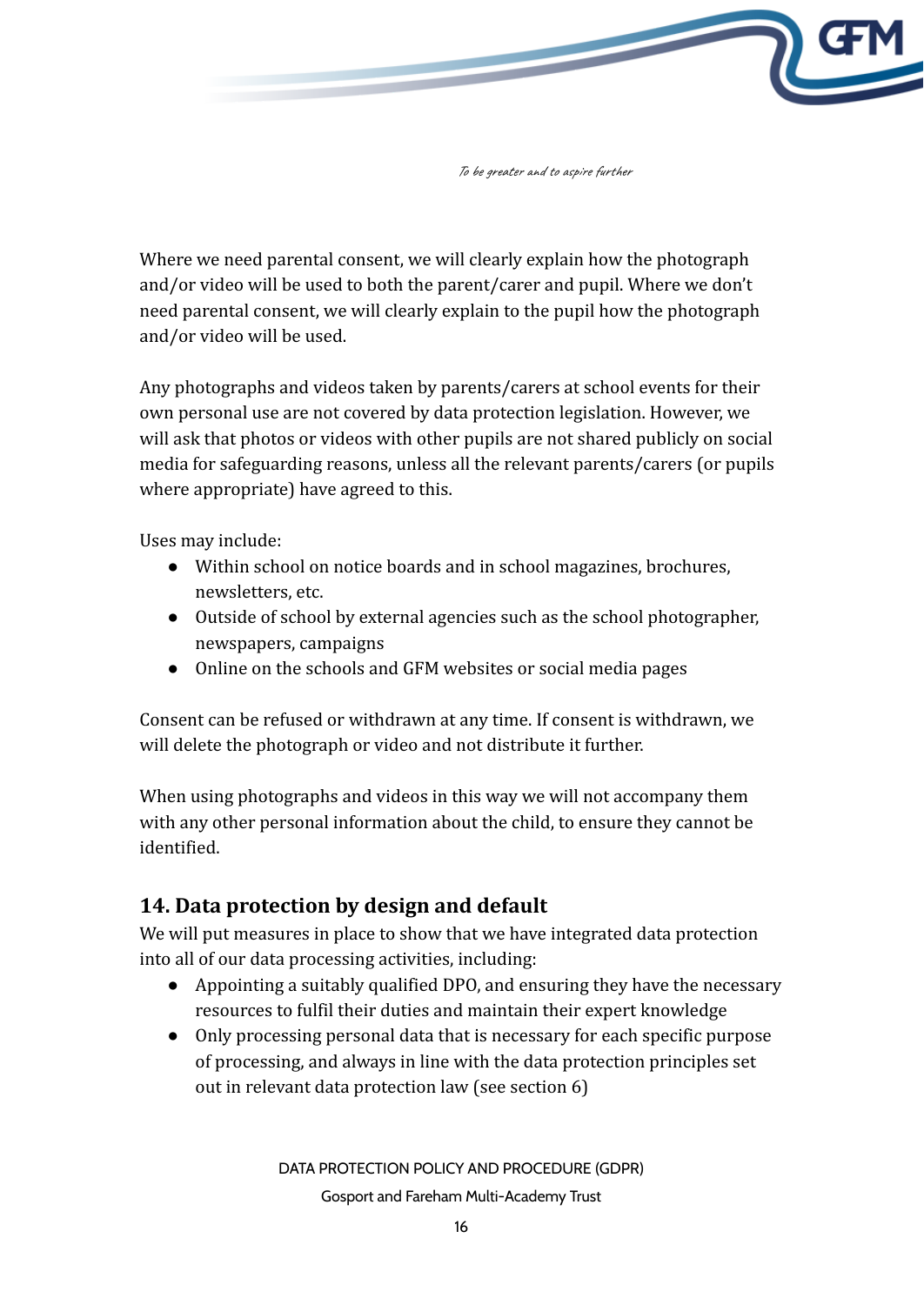

- Completing privacy impact assessments where the school's processing of personal data presents a high risk to rights and freedoms of individuals, and when introducing new technologies (the DPO will advise on this process)
- Integrating data protection into internal documents including this policy, any related policies and privacy notices
- Regularly training members of staff on data protection law, this policy, any related policies and any other data protection matters; we will also keep a record of attendance
- Regularly conducting reviews and audits to test our privacy measures and make sure we are compliant
- Appropriate safeguards being put in place if we transfer any personal data outside of the UK, where different data protection laws may apply
- Maintaining records of our processing activities, including:
	- For the benefit of data subjects, making available the name and contact details of our school and DPO and all information we are required to share about how we use and process their personal data (via our privacy notices)
	- For all personal data that we hold, maintaining an internal record of the type of data, type of data subject, how and why we are using the data, any third-party recipients, any transfers outside of the UK and the safeguards for those, retention periods and how we are keeping the data secure

# <span id="page-17-0"></span>**15. Data security and storage of records**

We will protect personal data and keep it safe from unauthorised or unlawful access, alteration, processing or disclosure, and against accidental or unlawful loss, destruction or damage.

In particular:

● Paper-based records and portable electronic devices, such as laptops and hard drives that contain personal data are kept under lock and key when not in use (which may including locking them in draws, filing cabinets or locking office doors)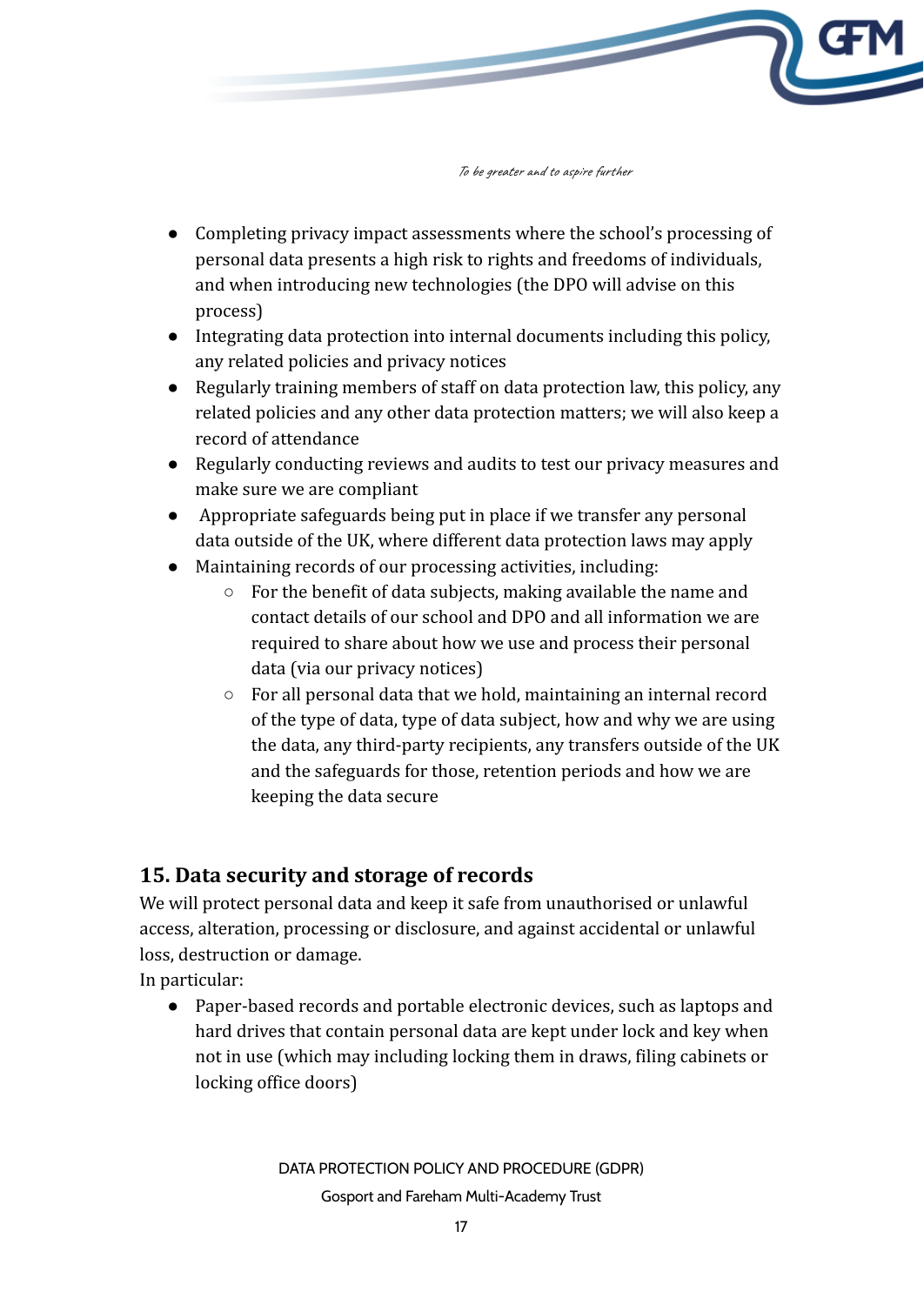

- Papers containing confidential personal data must not be left on office and classroom desks, on staffroom tables, or left anywhere else where there is general access
- Passwords that are at least 8 characters long containing letters and numbers are used to access GFM computers, laptops and other electronic devices. Staff and pupils are reminded to change their passwords at regular intervals
- Staff, pupils or GFM Board members who store personal information on their personal devices are expected to follow the same security procedures as for GFM school-owned equipment
- Where we need to share personal data with a third party, we carry out due diligence and take reasonable steps to ensure it is stored securely and adequately protected (see section 8)

# <span id="page-18-0"></span>**16. Disposal of records**

Personal data that is no longer needed will be disposed of securely. Personal data that has become inaccurate or out of date will also be disposed of securely, where we cannot or do not need to rectify or update it.

For example, we will shred or incinerate paper-based records, and overwrite or delete electronic files. We may also use a third party to safely dispose of records on the GFM's behalf. If we do so, we will require the third party to provide sufficient guarantees that it complies with data protection law.

# <span id="page-18-1"></span>**17. Personal data breaches**

The GFM will make all reasonable endeavours to ensure that there are no personal data breaches.

In the unlikely event of a suspected data breach, we will follow the procedure set out in appendix 1.

When appropriate, we will report the data breach to the ICO within 72 hours after becoming aware of it.

Such breaches in a school context may include, but are not limited to: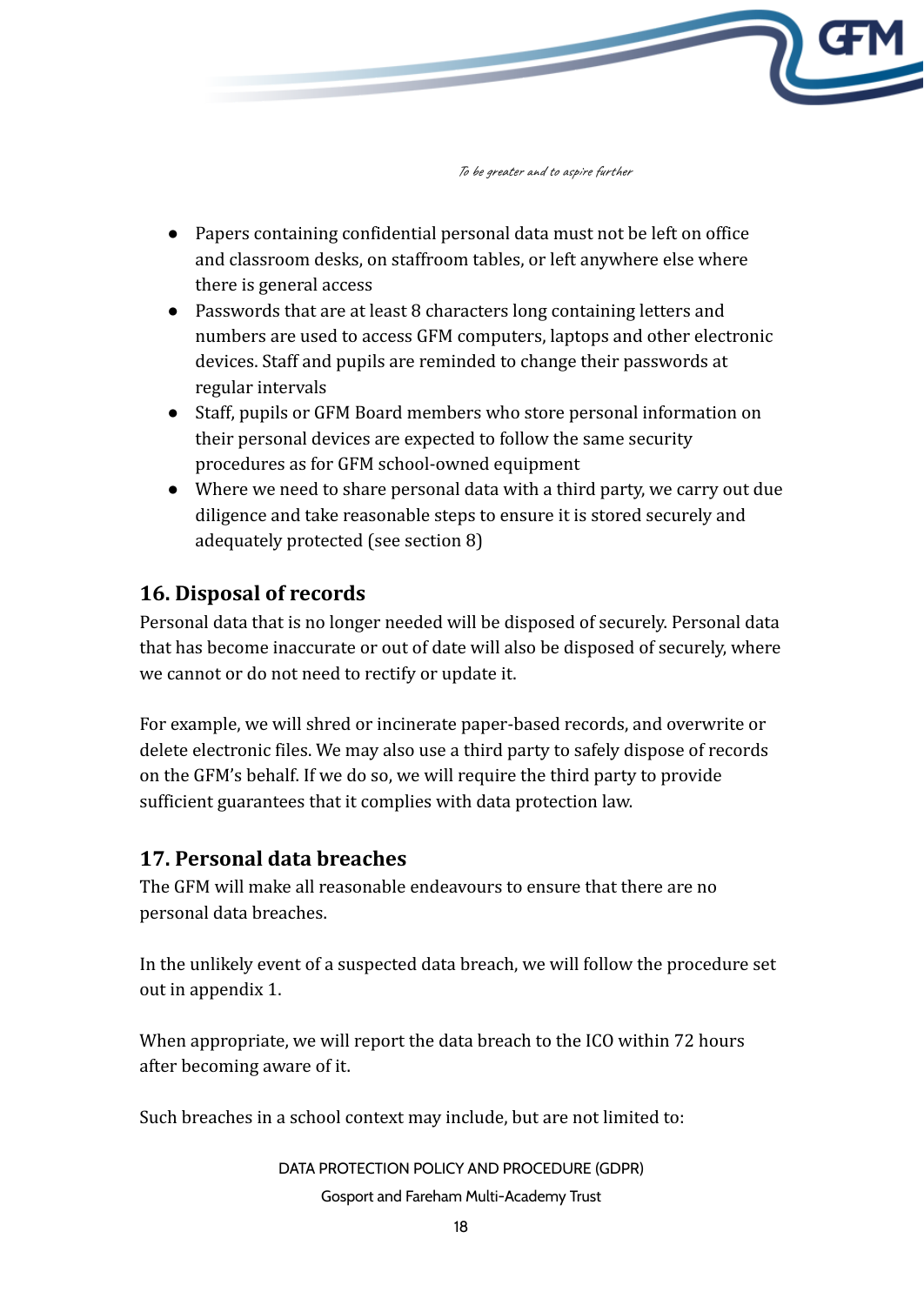

- A non-anonymised dataset being published on the school website which shows the exam results of pupils eligible for the pupil premium
- Safeguarding information being made available to an unauthorised person
- The theft of a GFM school laptop containing non-encrypted personal data about pupils

# <span id="page-19-0"></span>**18. Training**

All staff and GFM Board members are provided with data protection training as part of their induction process.

Data protection will also form part of continuing professional development, where changes to legislation, guidance or the GFM's processes make it necessary.

# <span id="page-19-1"></span>**19. Data protection for remote working**

With remote / home working it is important to remember to keep your and others' data secure and ensure personal data is stored, shared, and used lawfully and appropriately.

The GFM has made substantial investment in secure and licenced online systems, and we have data sharing agreements with these platforms.

Other platforms that are nominally free may not be as secure and may use or share your personal data.

If using plug-ins, apps or other software always read the terms and conditions of any tools you use and be aware of the potential risks to your and others' personal data.

Our approved systems include, but are not limited to:

### <span id="page-19-2"></span>**Activities and platforms**

#### <span id="page-19-3"></span>**Storage**

- 1. GFM Google Drive
- 2. School network drives accessed through remote desktop.
- 3. Bay House Learning

DATA PROTECTION POLICY AND PROCEDURE (GDPR)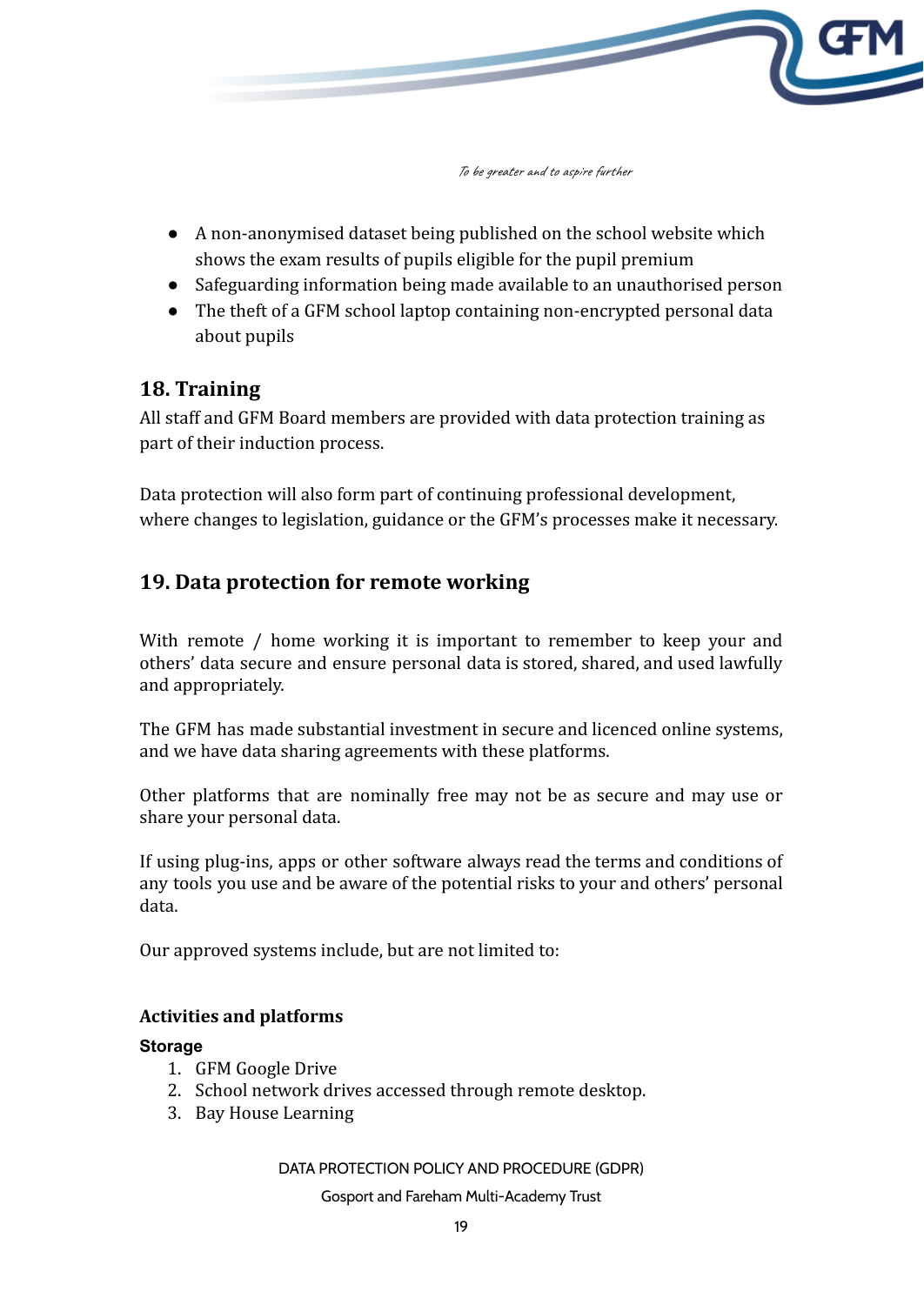

#### <span id="page-20-0"></span>**Communication**

- Suite including Gmail
- Show My Homework
- GFM website and communication tools

#### <span id="page-20-1"></span>**Video conferencing / communication tools**

● Google Meet

#### <span id="page-20-2"></span>**Hardware and devices**

#### <span id="page-20-3"></span>**Desktops and laptops**

Staff should be using GFM managed devices to conduct GFM work wherever possible, and this is essential when processing, storing or communicating personal data. Where this is not possible, staff should work within the Google Suite wherever possible. If you are transferring personal or sensitive data, you must do so in the Google Suite or use a remote desktop session. Sending links to files in the GFM Google Drive is much more secure than transferring the file over email.

All personal devices used for GFM business must be secured using a significant passcode and/or biometric access.

All devices should have all system updates applied and also have up-to-date anti-virus software installed (this does not apply to Chromebooks).

Physical security of GFM devices or devices you are using to work is important and they should be kept securely at home, not left unattended, and locked when not in use.

Files and data should be stored on GFM systems preferably the GFM Google Drive, or local network drives accessed through a remote desktop connection. Students should use the Google Suite including Drive and Classroom.

#### <span id="page-20-4"></span>**Mobile devices**

All personal devices used for GFM business must be secured using a significant passcode and/or biometric access.

#### <span id="page-20-5"></span>**Telephone Calls**

When making telephone calls hide or block your phone number, unless you explicitly want the recipient to be able to view it and contact you e.g. a colleague. This can be achieved on a land line by dialing 141 before the number. A smartphone will also be able to hide your number but this will be in the settings. DATA PROTECTION POLICY AND PROCEDURE (GDPR)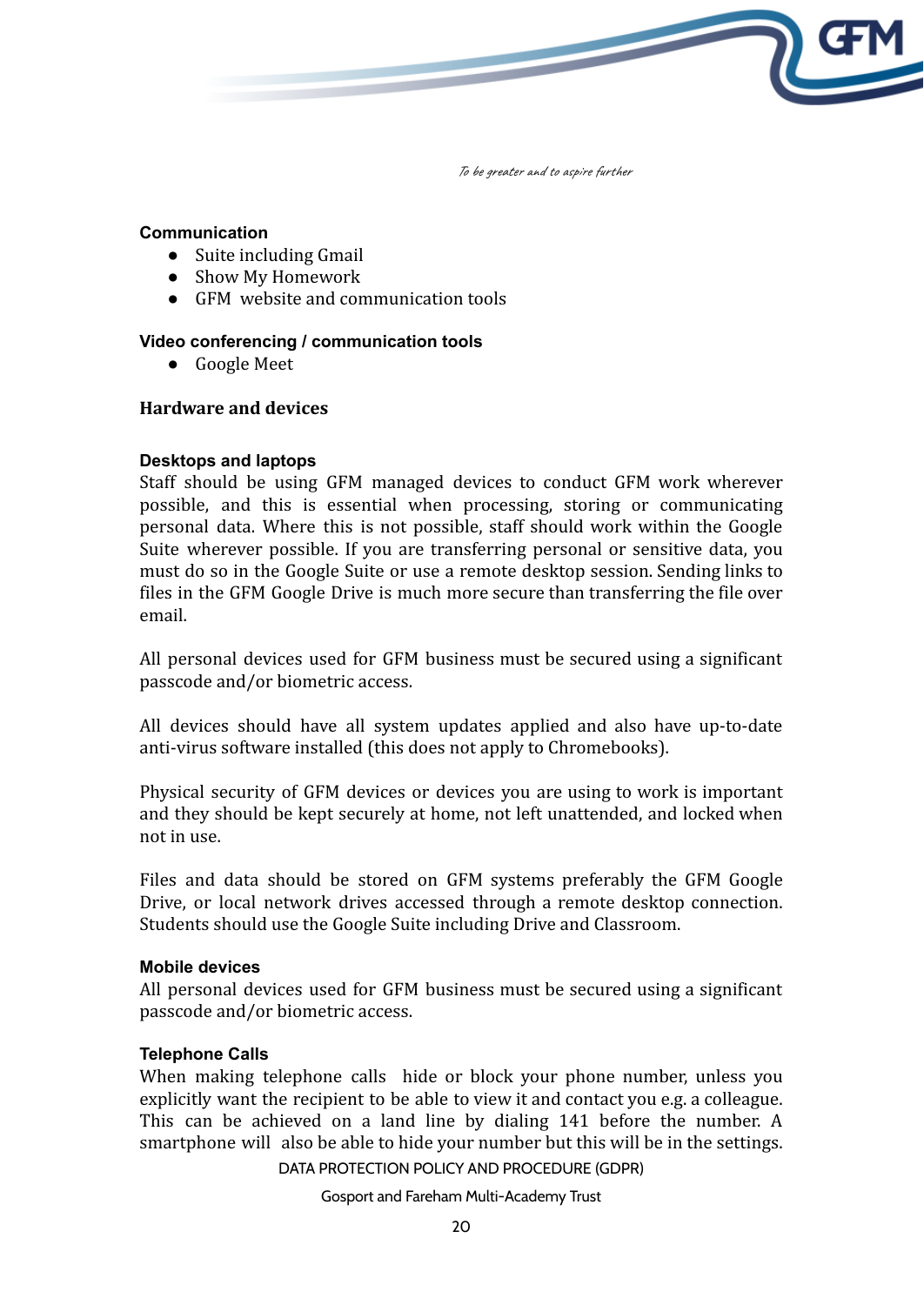

If you are unable to find this then contact IT Helpdesk  $\leq$ ithelpdesk@gfmat.org> and tell them the make and model of your mobile phone and ask for guidance on hiding your phone number.

Ensure calls that are confidential are made in a private location and that members of your household cannot overhear you. Also ensure devices that are listening to your conversations e.g. Amazon Alexa devices have their microphones turned off or powered off.

#### <span id="page-21-0"></span>**Paper**

Wherever possible, avoid taking hard copy documents home that contain personal or sensitive data, and, if papers are taken home, never placing those papers in a bin or using a home shredder – any such papers should be shredded back at the GFM in the usual way.

Paper stored at home should be kept securely and not be accessible to people who are not entitled to access the information e.g. family members. Paper should not be kept in cars and wherever possible it should be locked away at the location it is being used until it is returned to the GFM site.

#### <span id="page-21-1"></span>**Social Media**

Staff are reminded that GFM business and activities should not be discussed on personal social media platforms. Further information can be found in [Social](https://docs.google.com/document/d/1gADzHIOHQx00JRjGcwaJCeLkcwDERHKgBVHkRmE8VIk/edit#heading=h.ovs3a6fkmbll) [Media Policy](https://docs.google.com/document/d/1gADzHIOHQx00JRjGcwaJCeLkcwDERHKgBVHkRmE8VIk/edit#heading=h.ovs3a6fkmbll).

#### <span id="page-21-2"></span>**Internet Connections**

Ensure you are connecting to the Internet securely when using a WiFi connection. The WiFi connection should require you to enter a strong password that has not been made publically available. GFM work should not be conducted over public wifi connections. Further advice can be obtained from IT Helpdesk <ithelpdesk@gfmat.org>.

#### <span id="page-21-3"></span>**File storage and retention**

Files that contain sensitive or personal details (including student names and grades) should be stored securely on GFM Google Drive, not on local drives, and only kept as long as needed. When work is being downloaded for a specific purpose e.g. marking, it should be returned to the GFM Google Drive after the marking is complete and deleted from the local drive. At the end of the task the secure destruction of data (including deleting from any recycle bins) is the responsibility of the owner or user.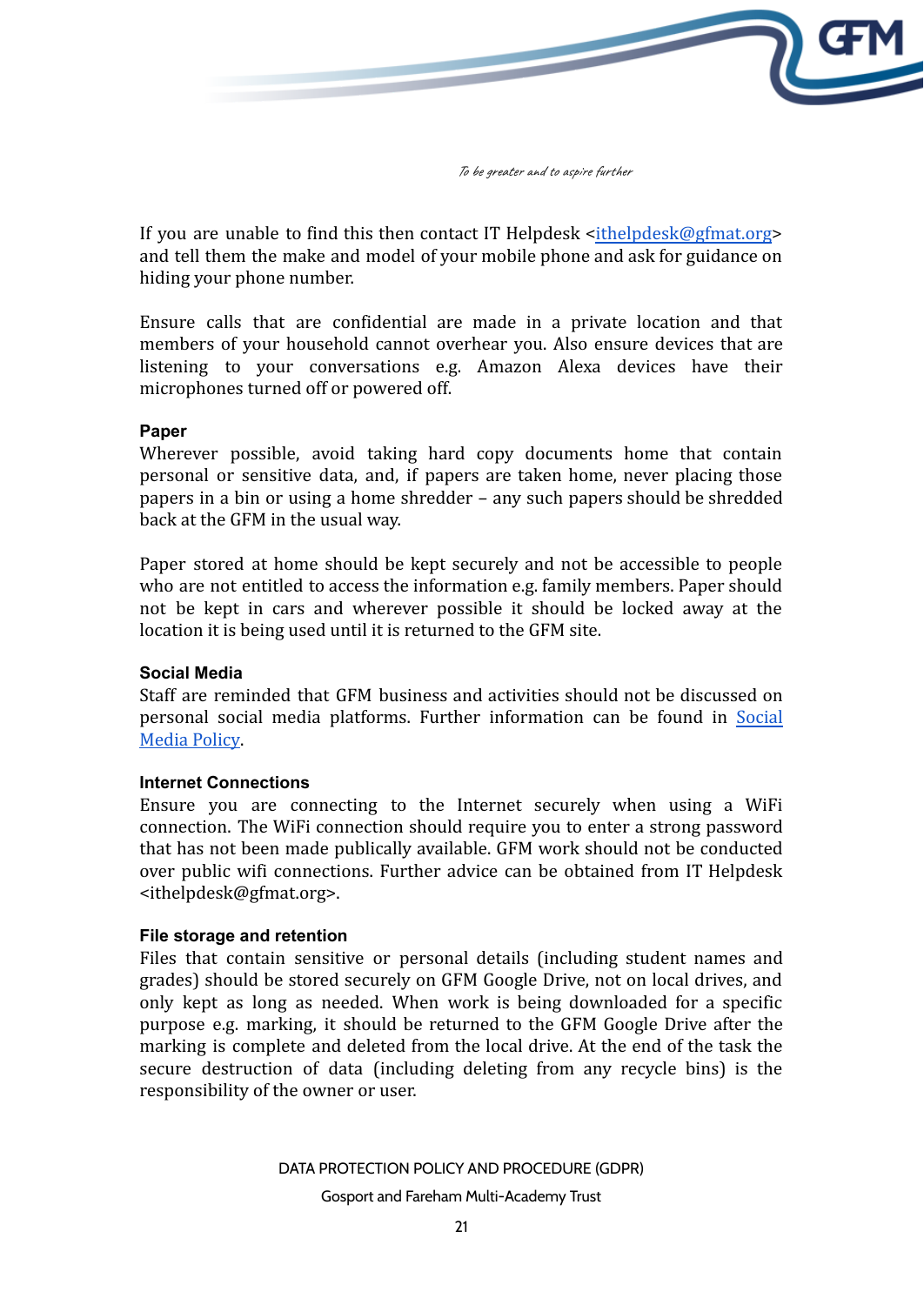### <span id="page-22-0"></span>**Be careful**

Take care to ensure that you choose the correct recipient of your email and that you are aware of who is in your Google groups or Meet and whether your shared folder is private or not.

The increased use of email as the main source of communication when working at home requires you to be vigilant and aware that there are a number of techniques criminals may use to try to obtain information on login details from you. Please refer to SWGfL Cyber Security Advice during [Coronavirus](https://swgfl.org.uk/magazine/swgfl-cyber-security-advice-during-coronavirus/) for more information.

You may be at home with family members who do not work for, or work elsewhere at the GFM. Take into consideration whether they can hear discussions you may not feel it is appropriate for them to hear. Also be aware that they may have access to your devices and so ensure you log out of your GFM Google Account and Remote Desktop session when you leave your device.

### <span id="page-22-1"></span>**20. Monitoring arrangements**

The DPO is responsible for monitoring and reviewing this policy.

This policy will be reviewed every 2 years and shared with the GFM Board.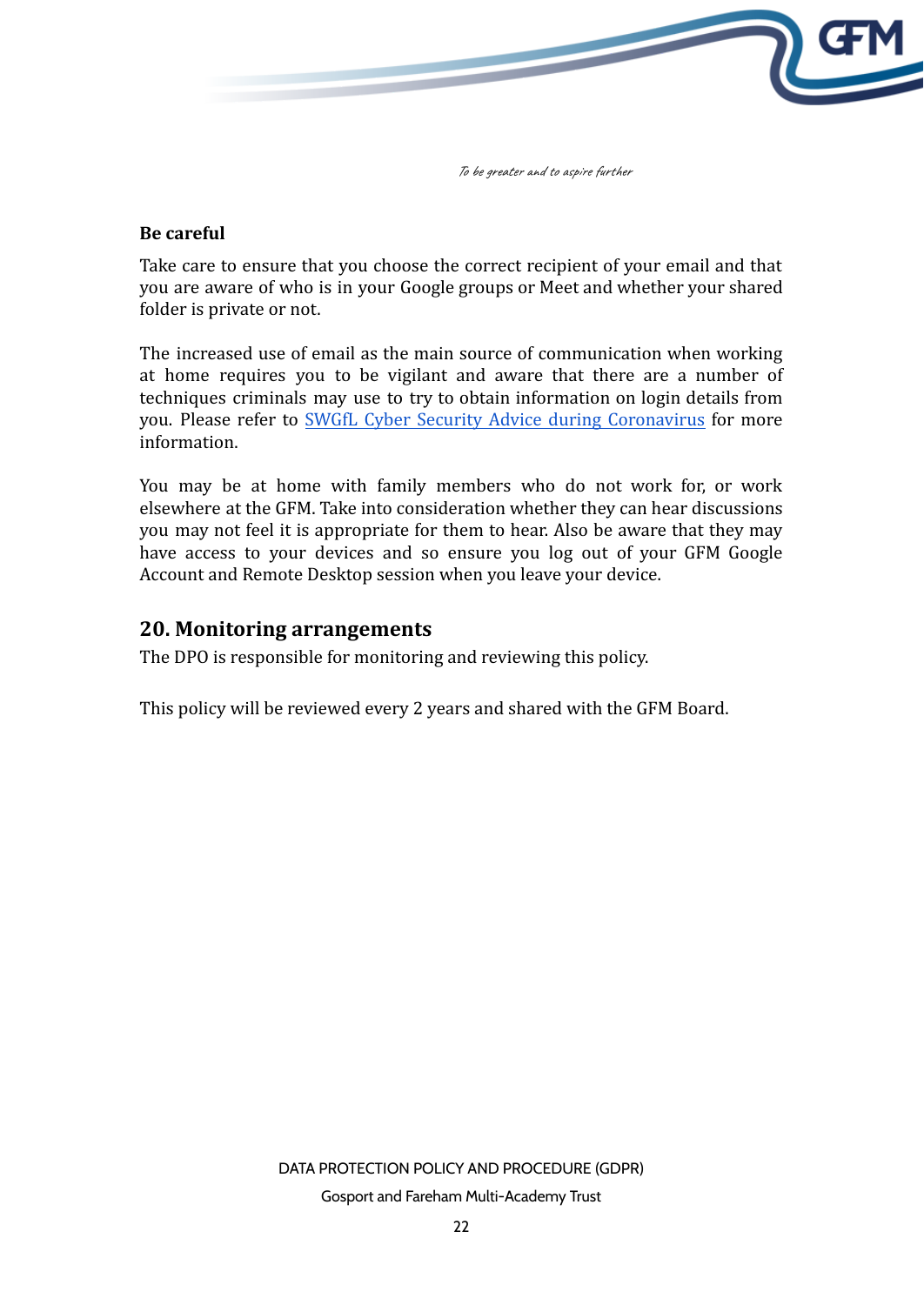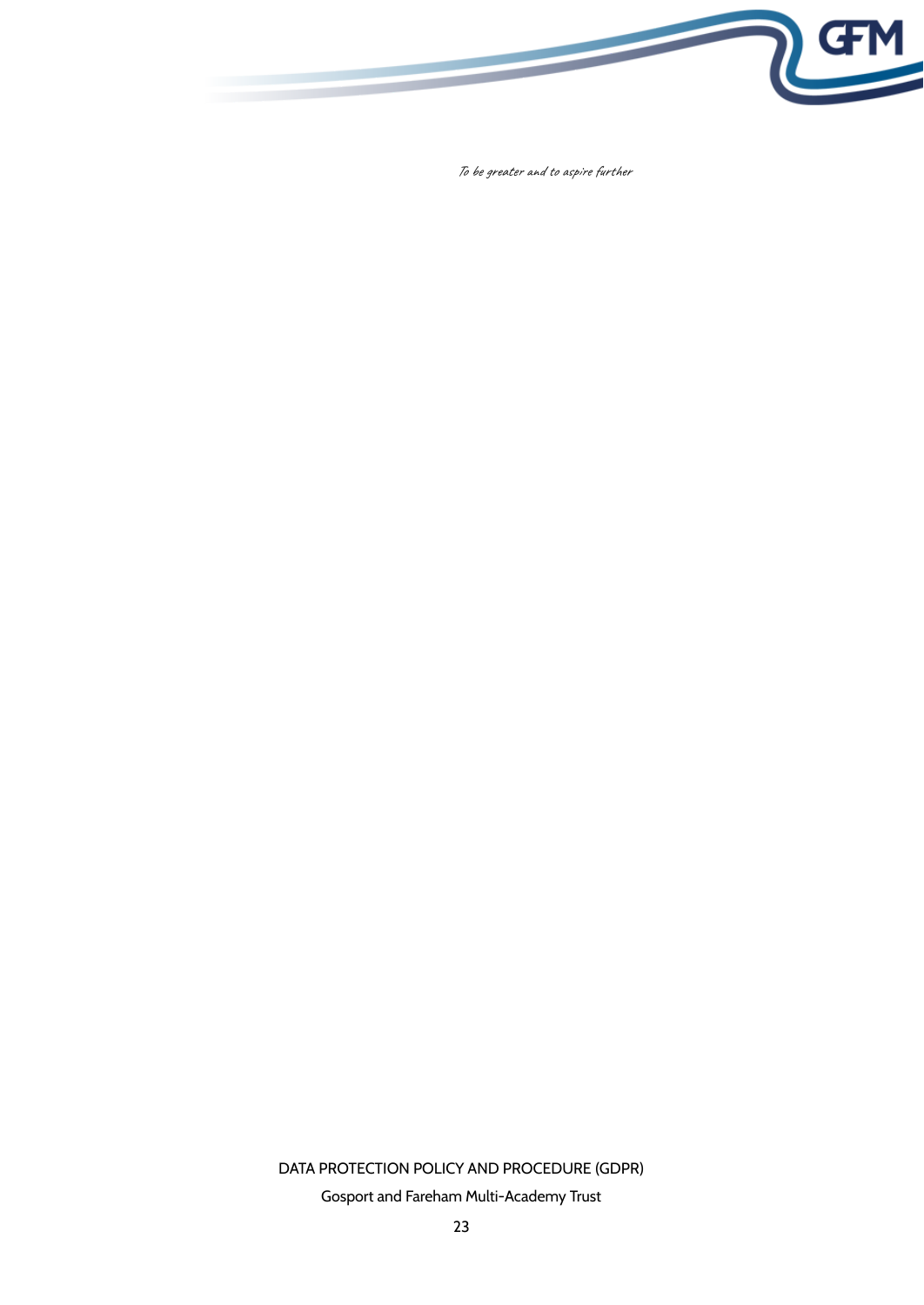

# <span id="page-24-0"></span>**Appendix 1: Personal data breach procedure**



DATA PROTECTION POLICY AND PROCEDURE (GDPR)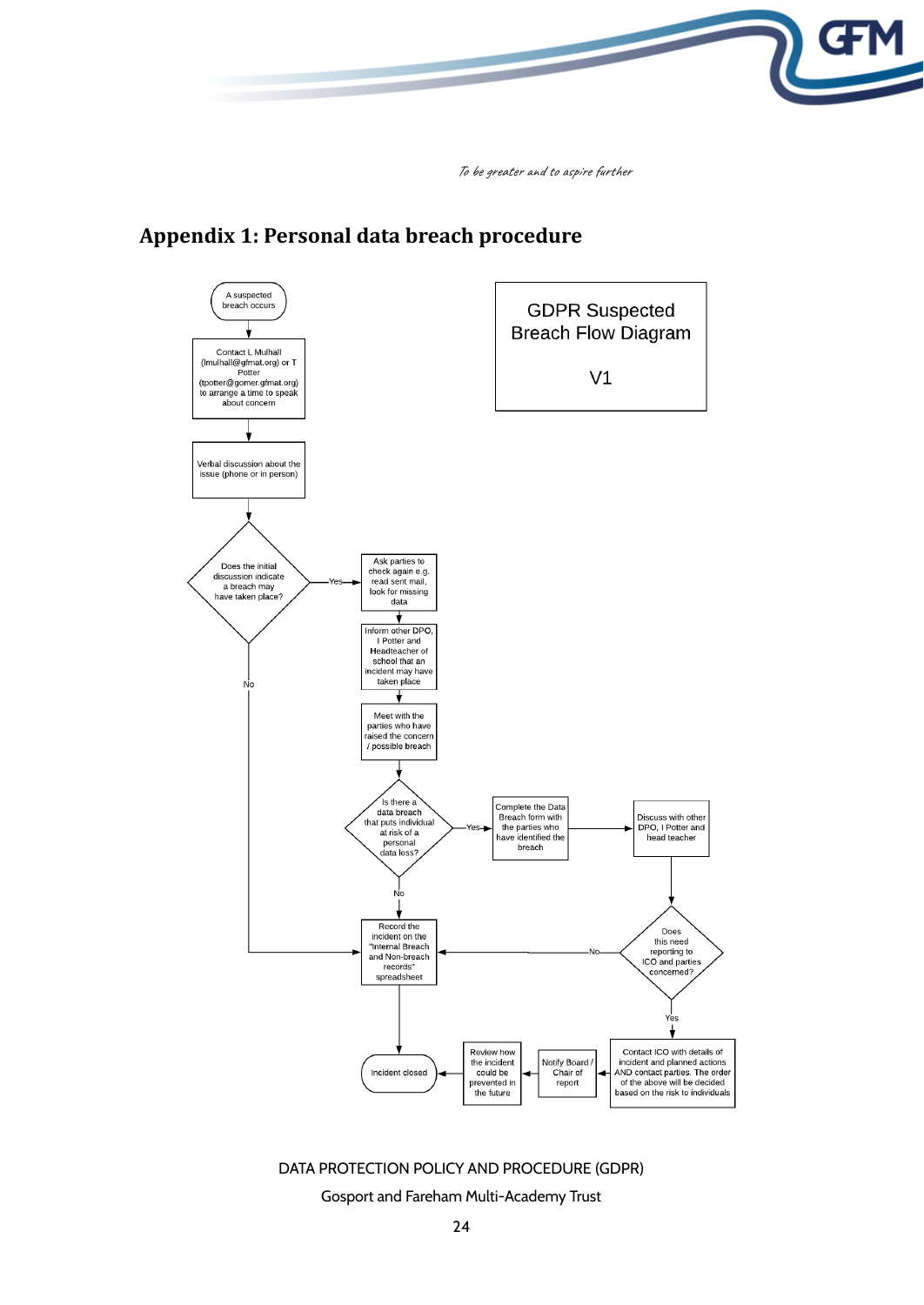This procedure is based on guidance on personal data breaches produced by the ICO.

- On finding or causing a breach, or potential breach, the staff member or data processor must immediately notify the DPO
- The DPO will investigate the report, and determine whether a breach has occurred. To decide, the DPO will consider whether personal data has been accidentally or unlawfully:
	- Lost
	- Stolen
	- Destroyed
	- Altered
	- Disclosed or made available where it should not have been
	- Made available to unauthorised people
- The DPO will alert the CEO and the chair of the GFM Board
- The DPO will make all reasonable efforts to contain and minimise the impact of the breach, assisted by relevant staff members or data processors where necessary. (Actions relevant to specific data types are set out at the end of this procedure)
- The DPO will assess the potential consequences, based on how serious they are, and how likely they are to happen
- The DPO will work out whether the breach must be reported to the ICO. This must be judged on a case-by-case basis. To decide, the DPO will consider whether the breach is likely to negatively affect people's rights and freedoms, and cause them any physical, material or non-material damage (e.g. emotional distress), including through:
	- Loss of control over their data
	- Discrimination
	- Identify theft or fraud
	- Financial loss
	- Unauthorised reversal of pseudonymisation (for example, key-coding)
	- Damage to reputation
	- Loss of confidentiality
	- Any other significant economic or social disadvantage to the individual(s) concerned

DATA PROTECTION POLICY AND PROCEDURE (GDPR)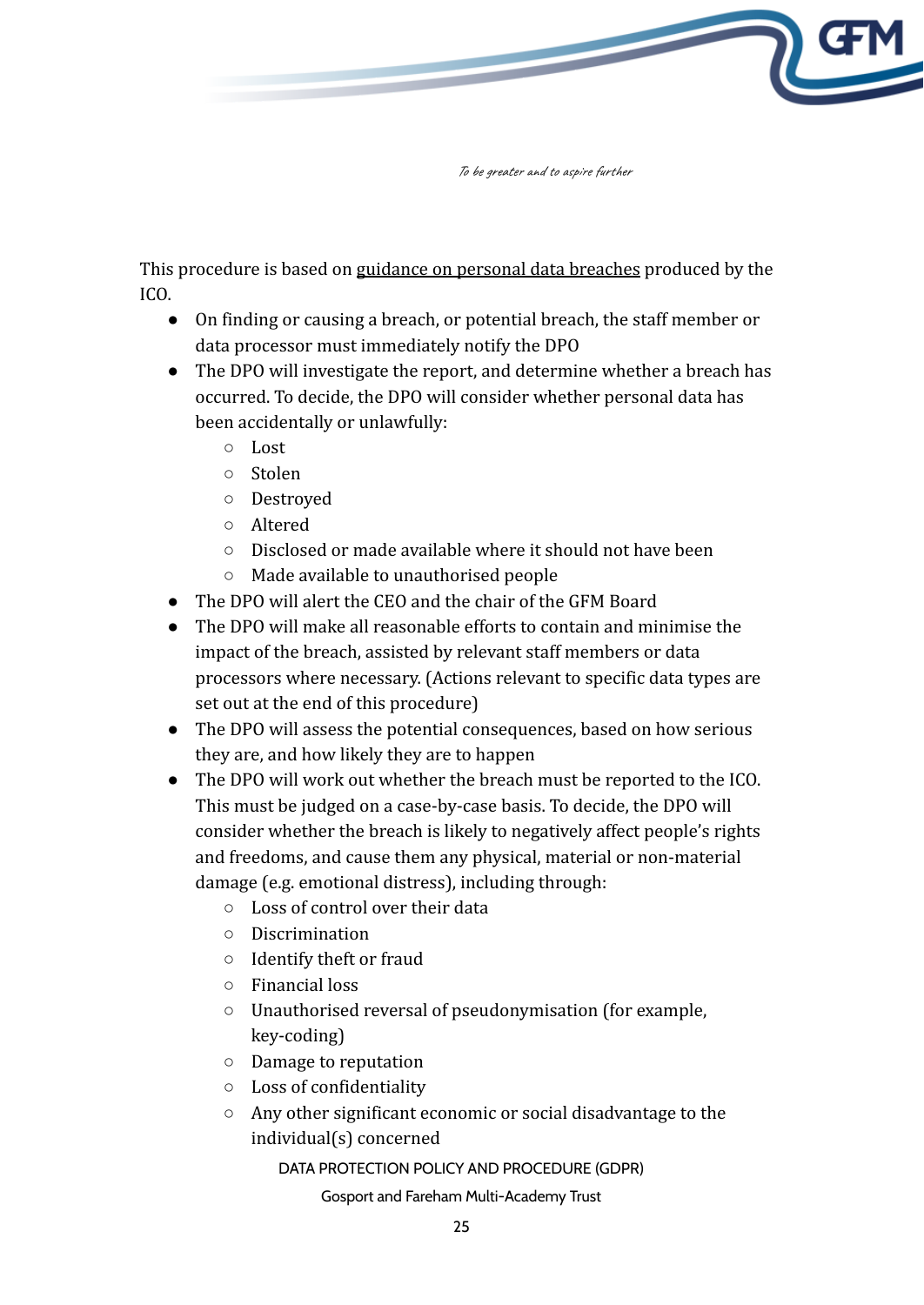

If it's likely that there will be a risk to people's rights and freedoms, the DPO must notify the ICO.

- The DPO will document the decision (either way), in case it is challenged at a later date by the ICO or an individual affected by the breach. Documented decisions are stored by the DPO
- Where the ICO must be notified, the DPO will do this via the 'report a breach' page of the ICO website within 72 hours. As required, the DPO will set out:
	- $\circ$  A description of the nature of the personal data breach including, where possible:
		- The categories and approximate number of individuals concerned
		- The categories and approximate number of personal data records concerned
	- The name and contact details of the DPO
	- A description of the likely consequences of the personal data breach
	- A description of the measures that have been, or will be taken, to deal with the breach and mitigate any possible adverse effects on the individual(s) concerned
- If all the above details are not yet known, the DPO will report as much as they can within 72 hours. The report will explain that there is a delay, the reasons why, and when the DPO expects to have further information. The DPO will submit the remaining information as soon as possible
- The DPO will also assess the risk to individuals, again based on the severity and likelihood of potential or actual impact. If the risk is high, the DPO will promptly inform, in writing, all individuals whose personal data has been breached. This notification will set out:
	- The name and contact details of the DPO
	- A description of the likely consequences of the personal data breach
	- A description of the measures that have been, or will be, taken to deal with the data breach and mitigate any possible adverse effects on the individual(s) concerned